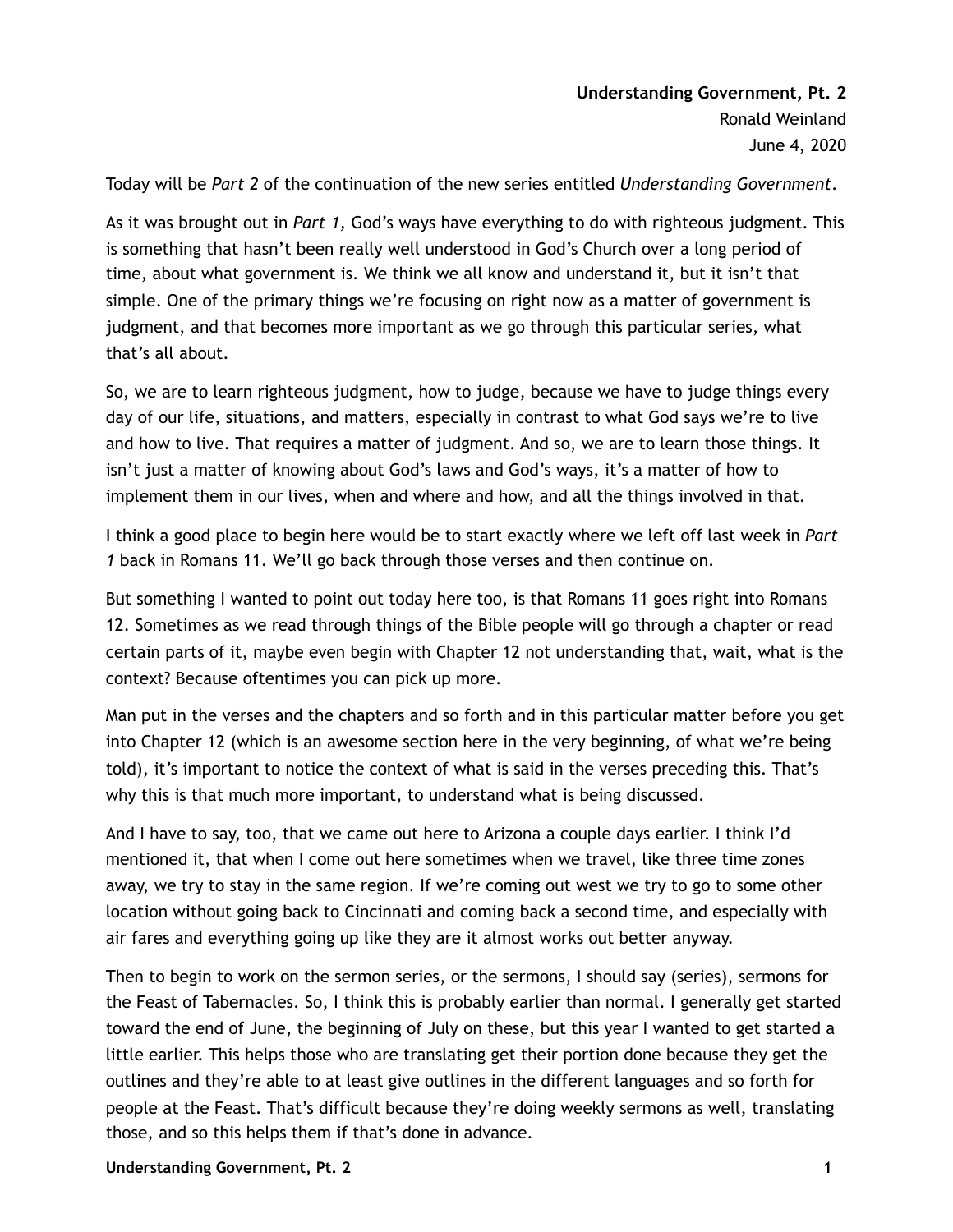So, I'd mentioned that to everyone and really had no idea what I would be going into as far as the Feast is concerned. From year to year, I really don't until it's that time to begin thinking about it and praying about it and asking for whatever is to be given this year, that I begin to see it. Especially since I'm starting earlier, praying in that vein. I am dumbfounded, I really am. To me, this year is going to be very much akin to 2005, and if you know what was given in 2005 that should mean a lot. This is in an order of things that God is giving before Christ comes, before that government is established on this earth, of things that are being placed in the Church.

And so, this year is going to have an incredibly unique focus that is absolutely awesome! Then on top of that, to realize that the first sermon that I'll be focusing on at the Feast this year has a lot to do with this subject. It's a follow-up to some of this but has a lot to do with this.

So, for me personally, and I hope for the Church, as you see these things—that's why I mention them and point them out—so that we can be in awe of how God works. Because everything is in order. God has things planned out. We just went through a series that shows how God planned things out before mankind was ever created.

All those things that we went through in the stories of Abraham, Isaac, and Jacob, and Joseph, they didn't just happen, and God didn't just decide to do a certain thing with a certain family. "Well, I think we'll have a nation of people come out of someone now. Abraham, I'll work through him." God didn't work that way! He planned everything in ways that we can't begin to comprehend with the pea-brains we have.

God is so far above and beyond us we can't even begin to grasp it. That's why I mentioned, I think it was last Sabbath or the Sabbath before, how that even once people are in the God Family, spirit in composition, minds that are far, far superior, obviously, to what we have now, it's going to take us a long, long time. God is going to continue to lead us, teach us things that we have never known.

That's an incredible thing, because if you ever stop learning that would be a shame, in the sense of human life, but especially in life that goes on and on and on. How can we comprehend what we could be doing for a thousand years? How could we comprehend what we would be doing for a hundred thousand years? How can we comprehend as human beings that we'll be doing things for a million years, or a trillion? We can't think that way! And time, obviously, to us will be a little bit different, in that respect. But anyway.

There are things that we're just barely scratching the surface on in this life. That's why it becomes to me even more dumbfounding when you think about how much Abel knew, the first man of righteousness. It wasn't Adam, it was his son. And you think of how God began to work with Abel in a very unique way and what was given to him, and then you go all the way up to Abraham after the flood, long after the flood. Well, not too long, but long after as far as our time is concerned, and you see God beginning to reveal more, but not much in the sense of things we know today.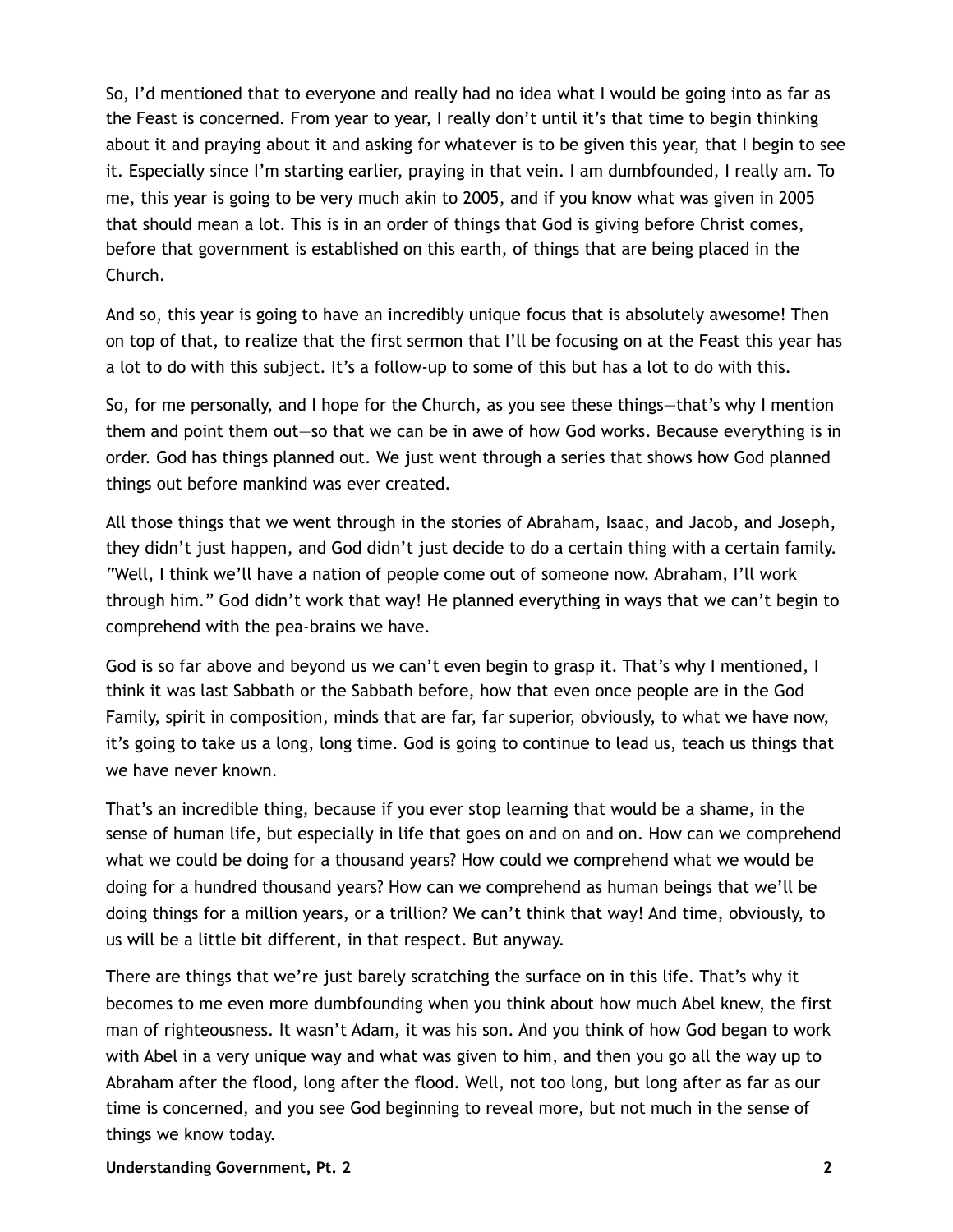Then to Moses, finally when it was time to bring them out of Egypt. All this progressive part of human life and how God has revealed that we should stand in awe of it. The more we know, the less we know, or we know that we know less. It's an awesome thing, it really is. It's hard to find words to even describe it sometimes, how incredible it is that God is leading us.

So, this Feast is going to be an incredibly unique and exciting Feast for God's Church…so much so that I'm asking everyone who transcribes anything that you not tell another person. Not your mate, not anyone about what's in it. Because it should be for the Feast, to come out at the Feast of Tabernacles, everything that we're going to go into and everything that's being addressed.

Anyone who is transcribing or translating, or whatever you're doing, it's for you and for you alone. Those of you who might be in that household, do not try to go in and find out because that won't be good for you because I've made this request and I believe I know where it comes from, and I hope everyone else knows where it comes from. It's saved, reserved for the Feast of Tabernacles.

So anyway, used to be a lot of carrots. This is a whole bag full being put out there. But anyway, it's going to be exciting, it really is, and something we need to keep praying about, that God continue to open up those doors, but I already have and have been given several sermons in my mind, of where I'm to go and what I'm to do.

And to me, that is awesome! That's the best word I can find. Because sometimes I may know a sermon or two and I start working on those and I don't know what the next one is going to be, I don't know what it's supposed to be. Then God opens up the door and helps me to see that and I start working on it. This time it's kind of like 2005, almost beginning to end of the Feast.

So, it has to do with this subject, and I mention that because this is all planned out. God plans what He gives to us. We are growing. He molds and fashions us and He does it as a Body, as a group of people as well. We're a very small group that God's working with at the end to accomplish what is there. It wasn't God's purpose that we be as large as we were during the period of Philadelphia and Laodicea, but that we would have an apostasy.

What an awesome thing to understand that, that one of the greatest things in the sense of what mankind is to learn, would be, in that respect, one of the greatest apostasies ever. The one before that that was great and mighty happened in the angelic realm with Lucifer and what he did. He rebelled. His was an apostasy. The next one was what happened in God's own Church in God's own people who had access, the impregnation of God's holy spirit, who had been called to become a part of Elohim, greater than the angelic realm, to become a part of the God Family.

That is mind-boggling to comprehend, what we went through. We have experienced at the end here some of the most incredible things. I think by the time we're at the Feast some of this is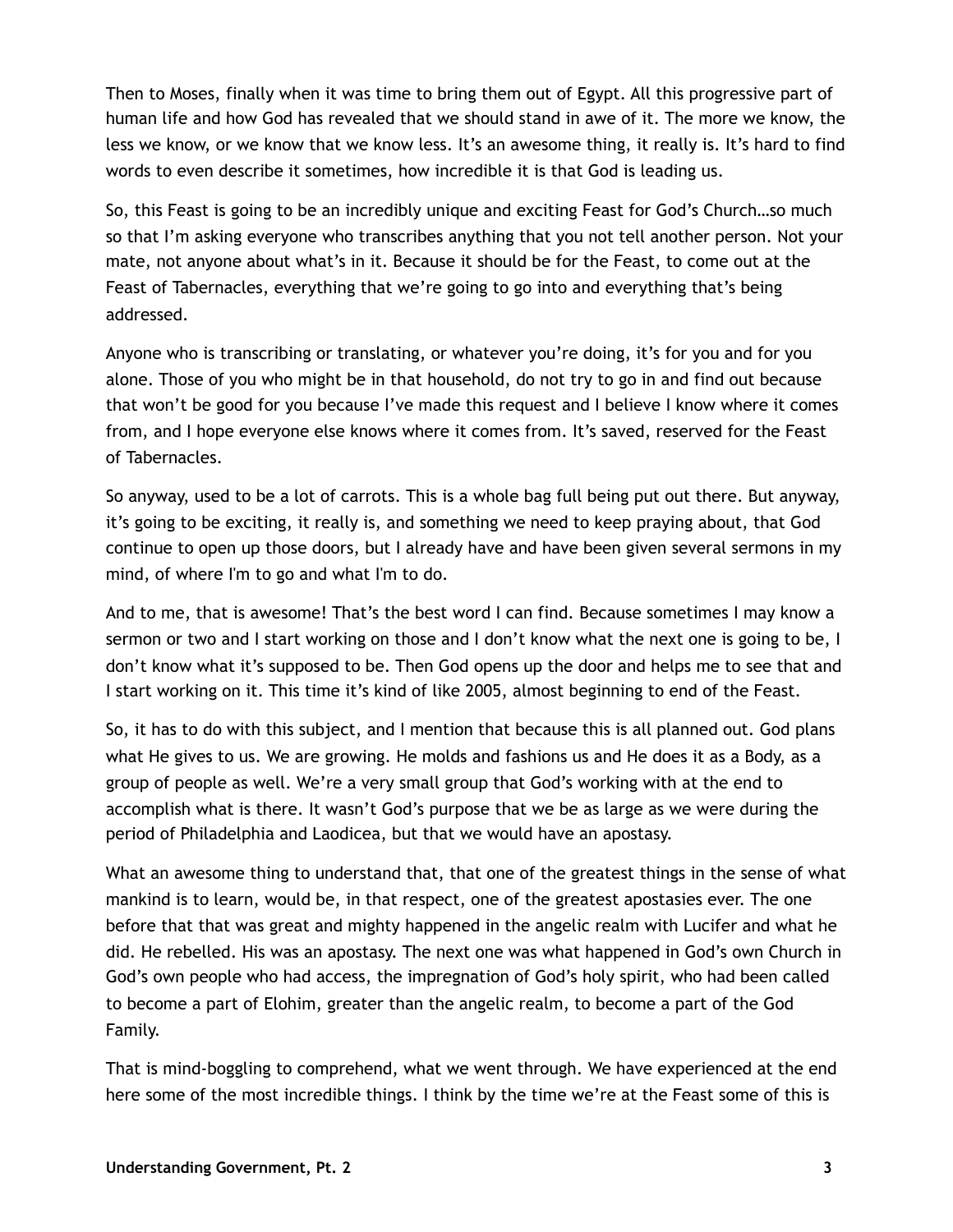going to come out even more, of how important it is of what God is doing at this end-time and what we get to share in.

I am, candidly, kind of somewhat speechless during this period here in the last few days and now, to think about some of this and to realize life is about sharing and God wants to share with us, and when we're called to be a part of His Family, begotten of Him, He shares with us.

There is enjoyment in that; there is fulfillment in that for Him. He obviously has been sharing with His Son now for the past 2,000 years, everything that He's doing. He's given all authority to His Son to accomplish His will and His purpose.

But for the Church through the past 2,000 years He's been sharing, and a few before that, obviously, during the first 4,000 years. And to be a part of that? How can you describe it? You can't. You just have to be in awe of it as you see it come about.

**Romans 11:33— Oh, the depth of the riches both of the wisdom and knowledge of God!** Now, that says a lot, because we receive knowledge first; God begins to open the mind and begins to give us knowledge about Himself. He begins to give us knowledge of His plan and purpose, of how to live life, and depending on what part of life in the last 6,000 years people have lived in, that has been given in measure until now. God has just been pouring out more and more and more because of where we are because His Son is about to return.

So, we're given knowledge. Then it's up to us. We're given the ability, in other words, to believe God. He gives us knowledge of Himself, of His plan, and He's drawing us and offering us of His spirit—not to be begotten yet until we're baptized—but giving us of His spirit because what has to be revealed to us as far as that kind of knowledge is a matter of God's spirit. It's spiritual. His way of life, it's spiritual. And so, He helps us to begin to understand some of those things before we're baptized. Then we make choices along the way and we're able then to begin to believe what He says because He gives us that ability to believe it's true.

There is no better example. That's why I use it over and over again. When I went home one night from college, after my third year in college, and my father late at night, around 10:00 at night began to talk to me. We went in the kitchen table, began to talk to me about the Sabbath, Holy Days.

Now, I grew up and if he ever talked about God it wasn't in a good way. Never went to church. I don't ever remember him being in church. I didn't go except maybe at Christmas and Easter with friends, in that time of year. So, it didn't mean a lot to me. And all of a sudden to hear some of these things, the Sabbath, the Holy Days, Israel, who Israel is today, Ephraim and Manasseh, and what God is doing in the end-time, that we live in the end-time.

Again, I heard it here but immediately I knew it was true. How can that happen? It's God's spirit. He gives us of His spirit to help us to know when He gives us that which comes from Him. It's like switching something of the mind, but it isn't in the mind until He gives it, but it's like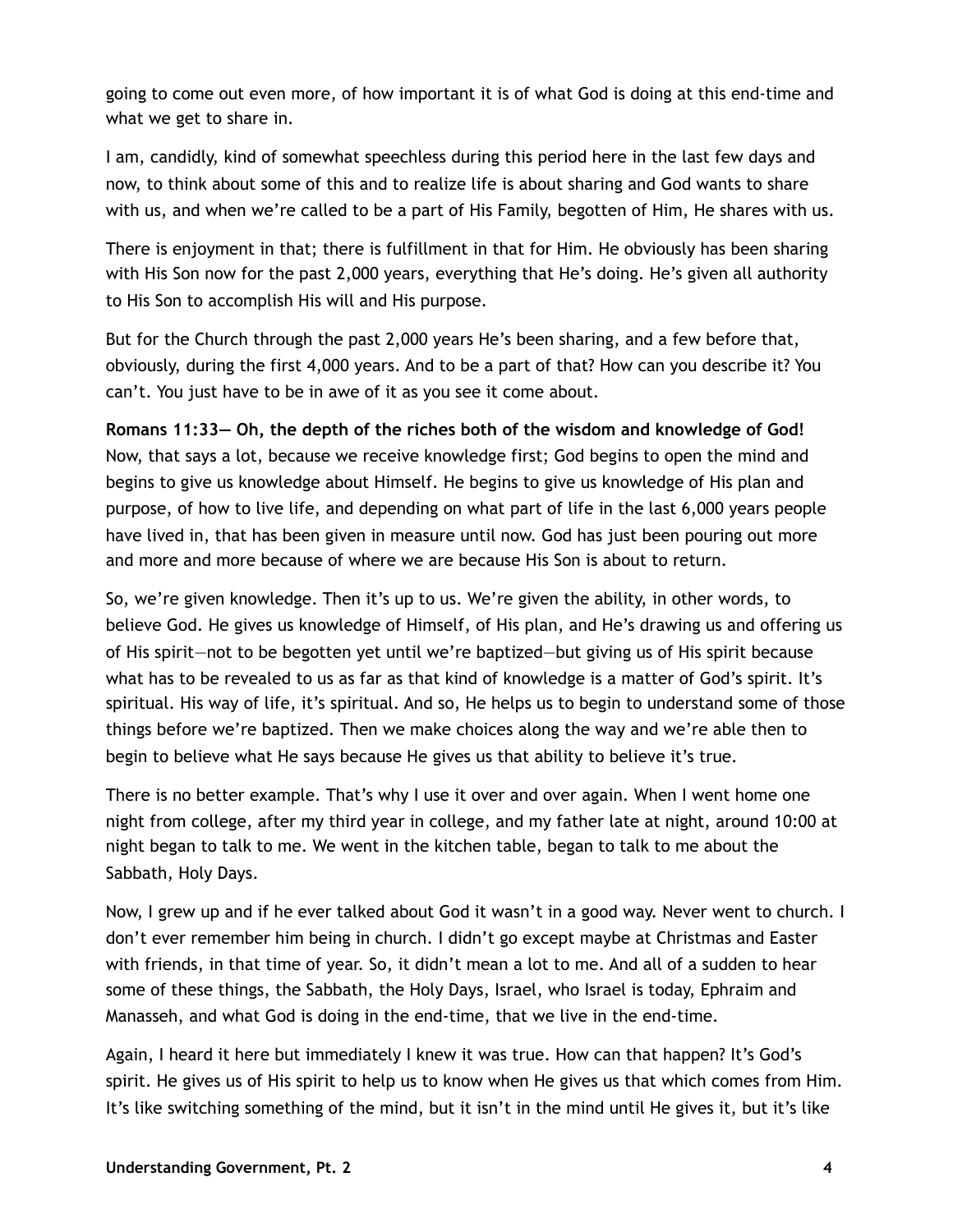all of a sudden there is this light. You never saw it before and now you can see it and it's so clear. It's so clear! It makes so much sense!

And so, that's how, in large part, one way or another, each one of us begins a journey. God begins to give us the truth and then we have to decide am I going to live by it? Because once you know it, it's up to you. God doesn't force it on us. It's up to us to choose it. Then what an incredible thing, we're able to believe it, we begin then to choose to live by it.

That's what faith is. Belief is given by God, the knowledge, and the ability to believe it is there, to know it's true. But then to act upon it if we choose to do so, that's what faith is all about, living by faith. We're living what we have been given to believe.

So, knowledge is just a beginning. Wisdom follows all of it. Because as we grow with knowledge we begin, which is what we need to do even with this subject matter, to understand it. To understand government is not a simple thing. Many in God's Church have believed they understood government and they didn't get it at all. In Philadelphia, very few got it. In Laodicea, even fewer because it was being lost, what God's government is and how it functions in our lives.

And so, we can hear the words and think we understand it but the proof in our history is there and what we're like as physical human beings.

Understanding follows knowledge. We begin to see and understand, and this is where judgment begins to enter in. If you understand something and you're living by it you can begin to exercise it and understanding begins to develop. Understand what? Why God gave us these things. To understand certain laws, why they're there and why it's better for us to live that way, and then choosing to live by that. As we live it, that's what wisdom is. Wisdom is living by what you understand because you agree with God. Wisdom is from God, and it is the word of God, it is the mind of God.

**Oh, the depth of the riches both of the wisdom and knowledge of God! How unsearchable are His judgments…?** Because I've just given what the context is all about. Judgment has to come out of this. Understanding leads to matters of judgment. Because we're exercising certain things we can come to understand it. Just having the knowledge is not understanding it.

That's where many went astray and have not grasped and comprehended what God is doing and why He does what He does.

**…and His ways past finding out!** You can't do it on your own. Matter of fact, you've got to fight against trying to do things on your own. You've got to look to God and seek His guidance and direction and help in these matters. Because if it comes from us it's worthless, because it's always going to be based on selfishness. Always, always, always, always! Because we're selfish by nature.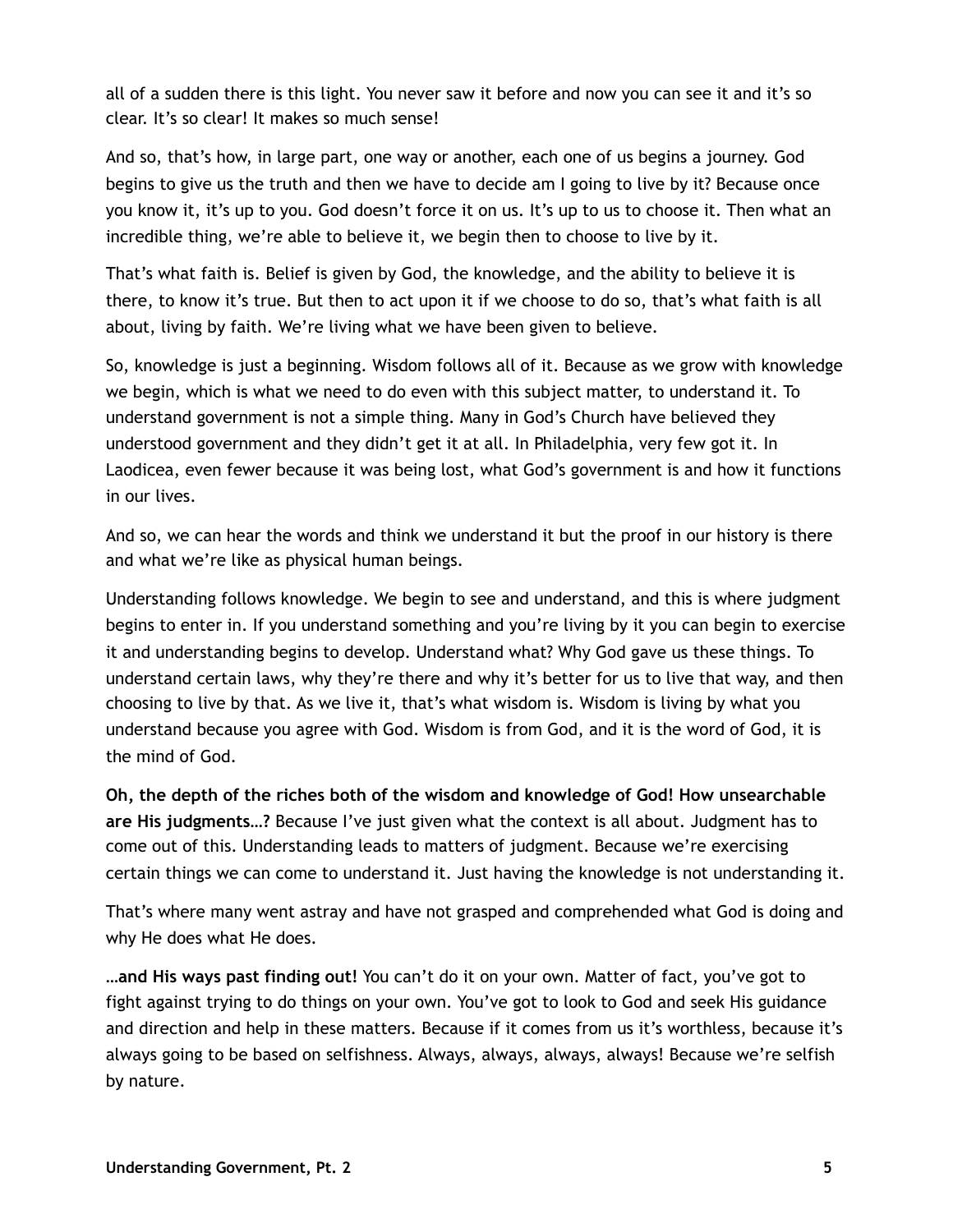Human beings were created to be selfish by nature. We were made physical for this purpose, to be made selfish. Why? Again, so we can come to understand what our ways produce. They produce the ways of Satan. Because it is the ways of Satan. Selfishness is his way. Pride, haughtiness, knowing we know better than God, not listening to God. It's an amazing thing.

**…His ways past finding out! For who has known the mind of the LORD?** How can you know the mind of God except God let you see it, except God begin to communicate it to you and help you to see it and open it up to you? This is a matter where understanding begins to come in, to understand why God gives us what He does.

**Or who has been His counselor? Or who has first given to Him, that He should owe something back? For of Him, through Him, and to Him are all things.** God is the source of everything. Everything comes from God that is good and right. **…all things, to whom be glory forever. Amen.**

Then it goes on into Chapter 12 [Romans 12:1]. No break. Same context here of what's being discussed. **I, therefore, implore you,** Paul is writing by inspiration from God. This didn't come out of Paul. **I implore you, therefore, brethren, by the mercies of God,** because God is full of mercy. His way is merciful, and God wants us to receive mercy. **…by the mercies of God that you present your bodies a living sacrifice.**

I think back in time here through Philadelphia and other times of how this has not been understood by people. How do you present your body a living sacrifice? What is the primary way? You give up self. You fight against self, selfishness that comes out of the human mind, and strive to yield yourself to the righteousness of God, to His ways.

Our ways, all we have to do today is look at this world. It is so sick! And through technology that's being manifested so much more to mankind than ever before. And if you want to talk about evil in the world?

My wife and I were talking about that, I think, this morning or yesterday, whenever, I don't remember when. But talking about a period of time—maybe we mentioned it in the car, I don't know—Sodom and Gomorrah. Everybody, we were talking about that this morning, of how bad the world was at that particular point in time and what it was like before the flood, candidly, before the flood, how mankind was. That was the context of some of what was said, where mankind had to be destroyed finally, a great flood. One family to be saved out of it all.

Again, that didn't just happen and all of a sudden then God decided, "What am I going to do? We're going to start all over through one family." It was planned. God knows what human beings will do, what mankind will do, if you're given a life that can live up to 900 years old plus. God knew what the world would be like after a thousand years, thousand five hundred years. He knew what we would be like. He knew what the earth would be like, what people would be like.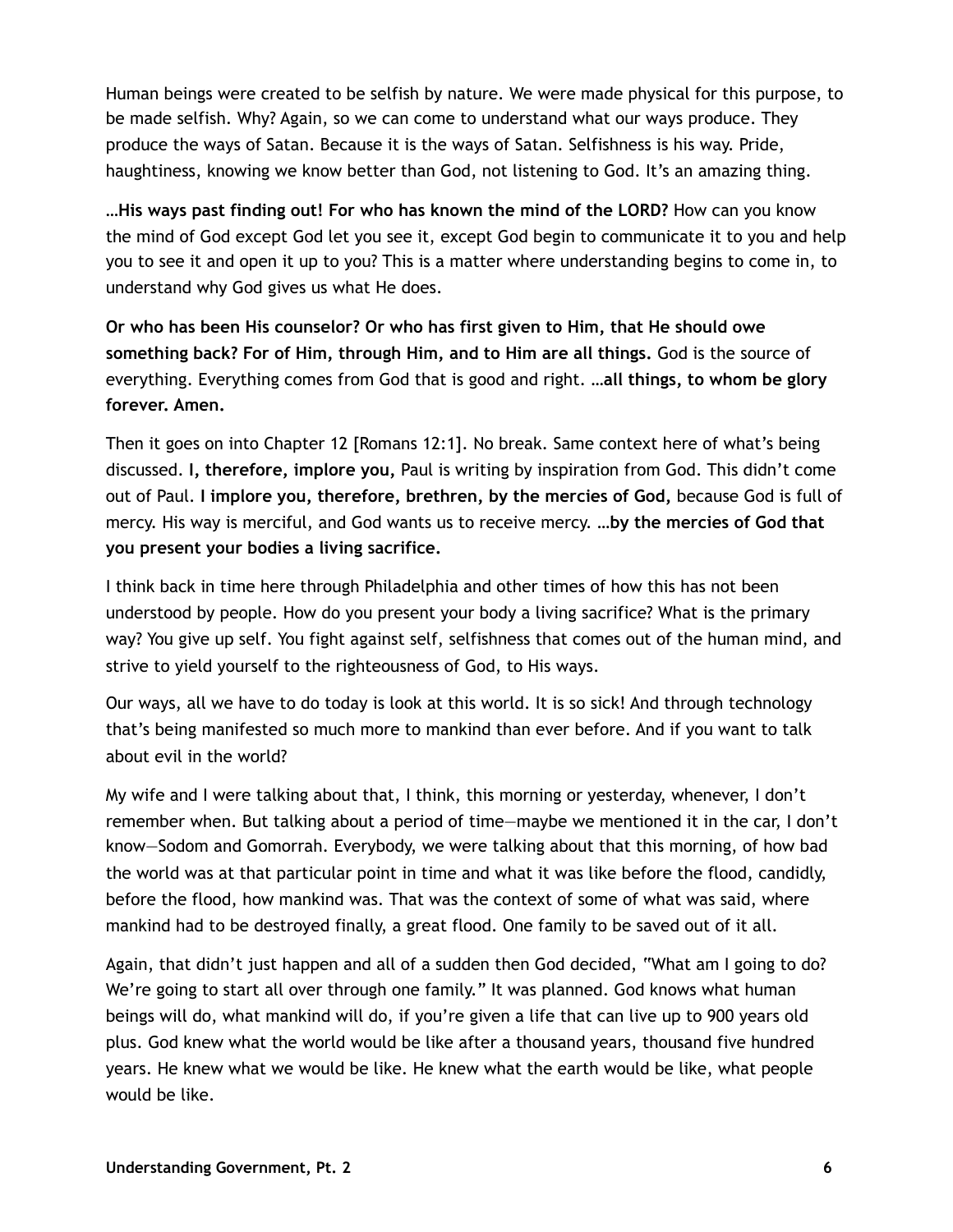He created us for that purpose! That we make our own choices. We're responsible for our own choices and we're to learn that our choices suck! They produce evil. They produce sorrow, unhappiness, drama to the nth degree in human life. There is so much sorrow and suffering throughout mankind's history. There really is!

That's hard sometimes for people to grasp and comprehend. We're blessed in this country especially, and in the western world, as a whole, if you want to put it in that framework. The rest of the world… We have suffering here, too, but we close our eyes to it as a whole, as a society, when that should be a great focus to help those who are suffering because we have the capacity to do so. But we don't do it because we're not able to as human beings.

But the rest of the world, it's hard and it's about to get a whole lot harder. Because there is famine that's already started that's going to increase so much more, food, basic things for grain, bread, things that people need for sustenance… It's coming and it's coming fast on this world, and we're living there at that time.

So, all kinds of suffering in the world, how people treat each other, how governments treat people, their subjects. Some of it so atrocious, so sick.

Anyway, you can't help, if you really see these things, to sigh and cry inside, to hurt inside of what mankind is doing to mankind. We're destroying the earth. Given enough time, if it wasn't a war, we're going to destroy ourselves. We're already doing it big time.

But if our life is going on and we can pay our bills and live comfortably we don't pay attention. Just like what's happening in Ukraine. Sickened by that, that already you don't see it much on TV anymore because it's easier to look at other things that are, well, "more important," – two movie stars and who's going to win the case. Who is going to win? If you've watched any TV, you know what I'm talking about.

That becomes important, more important than all those who are being murdered and killed in Ukraine, and children and old people that they don't have a chance. The slaughter of human life. And what do people do? What is Europe doing? I'm sorry, I've got to go on… Sick. Sick. Sick. But it's a part of the end of the age. It has to happen.

**…that you present your bodies a living sacrifice**. That's the choice. This is not mine to do with what I want. The moment I was baptized it wasn't mine anymore to do with what I want, to do my own thing that's disagreeable or disagrees with God. But I have because we all have sin in our life. As we grow we are able to work on those things, but we still see sin. We'll always have sin in our life in this human life, but we're to fight against it, we're to strive to conquer it with all of our being.

So, what we might have done in the beginning becomes less and less but we find on a spiritual plane, because we understand more, that there is sin there. We have to repent of those things. It gets more and more refined but there is always going to be that in our life.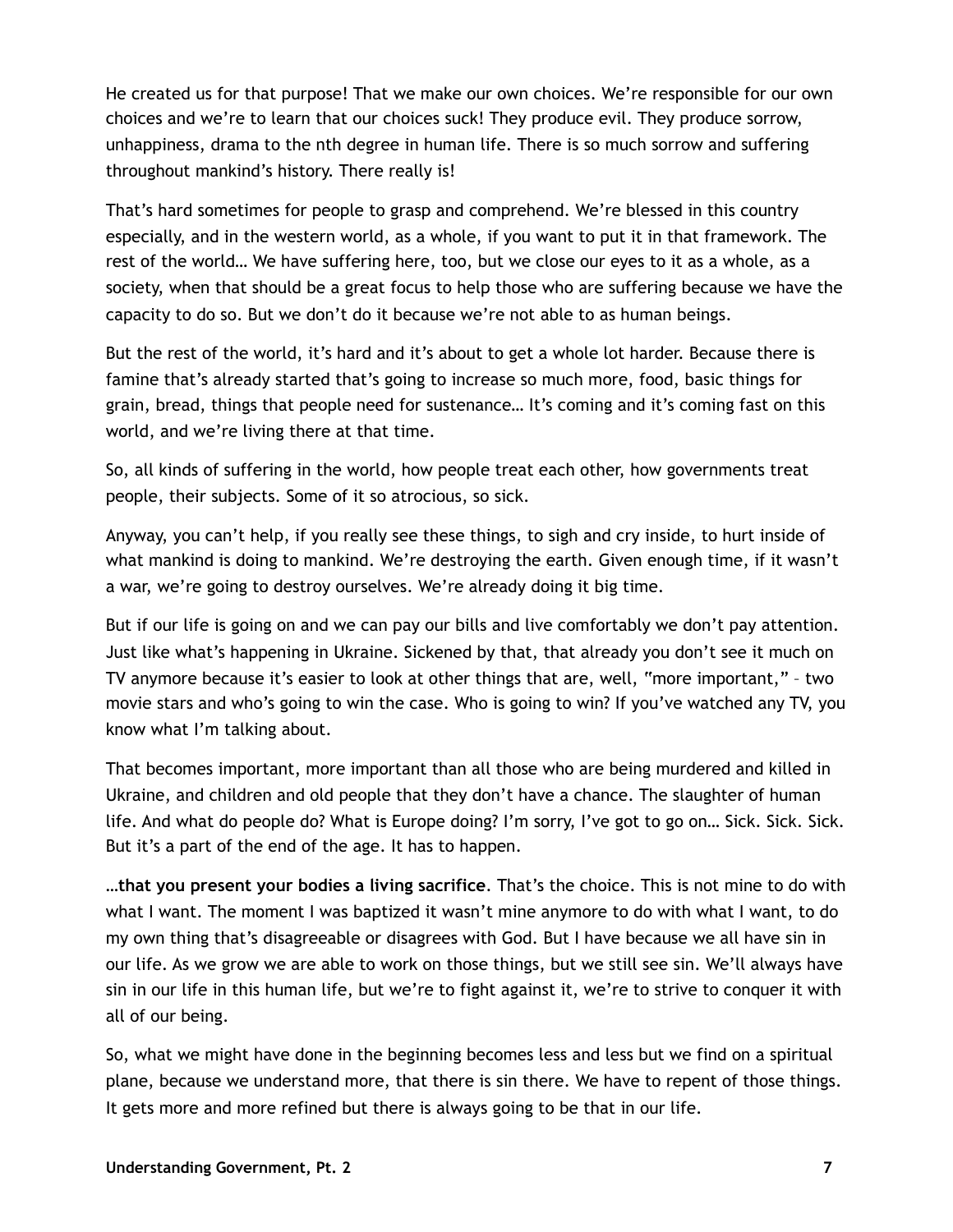But we're to give self up because it's hard to give up self. It's hard to give up our ways, "The way I see it!" "I'm right!" What really irritates me is people who get on the computer now a days and they know everything! I have a hard time listening to it. That's in the Church a lot, just to be candid with you.

We can get on the internet, study a subject, and think we know it; we understand everything there is to know about it. We're expert in a particular field, or maybe many fields. "And all you have to do is ask me and I'll tell you." "You want my opinion, the way I see it, the way I think is right and wrong?" We're so anxious as human beings to let people know what we see, what we know, and it's difficult for us to listen to someone else.

Sometimes because they're trying to tell us what they know rather than just having family and conversation that binds family together in sharing of life together. We have to get rid of the garbage and the stuff that hurts. Hope we understand that. With God's spirit we do.

So, it's a matter of fighting against this, "The way I see it." Because we all have opinions. The world has opinions. Today you turn on the TV, everybody has opinions. As a matter of fact, I don't care what the subject is, they bring people on because they've written a book. "They have written a book and they are expert in the field, and we want to hear what they have to say." No, I don't. I don't really care to hear what they have to say. I don't really care to hear their viewpoint because I know what their viewpoint is. It's screwed up. It's human. It's carnal. It's selfish. They don't have the answers to everything. God does.

And I hope we can see. They call it "news" today. You think, "Are you nuts?" That's why I love being able to get some real news when I go to Europe. Their news over there, they have a lot more of it in the sense of what's really happening in the world and how certain things affect people and hurt people and how things are happening in the world. Whereas over here we kind of gloss over things and throw things out every once in a while that don't fit into an overall view of the fact that this is a world that we live in, and one thing can affect everything else throughout the world.

**…present your bodies a living sacrifice**, I may not make it through this today, **holy,** and this is still last Sabbath's (we went through this), **holy, acceptable unto God, which is your reasonable service.** That's what we're called to! This is a reasonable service, to fight against self, to say no to self and to say yes to what is right. Judgment, being able to judge righteously. Not our way.

When we want to spew out our way and what we believe we've read out there that's right and we want others to know about it, is that really what's important in life? Is that what we need?

**Do not be conformed to this world.** There we go. Don't be like this world! Don't do the same things they're doing because they're going the wrong way. Don't get sucked into the things that are out there as being the know-it-all of everything and this is right.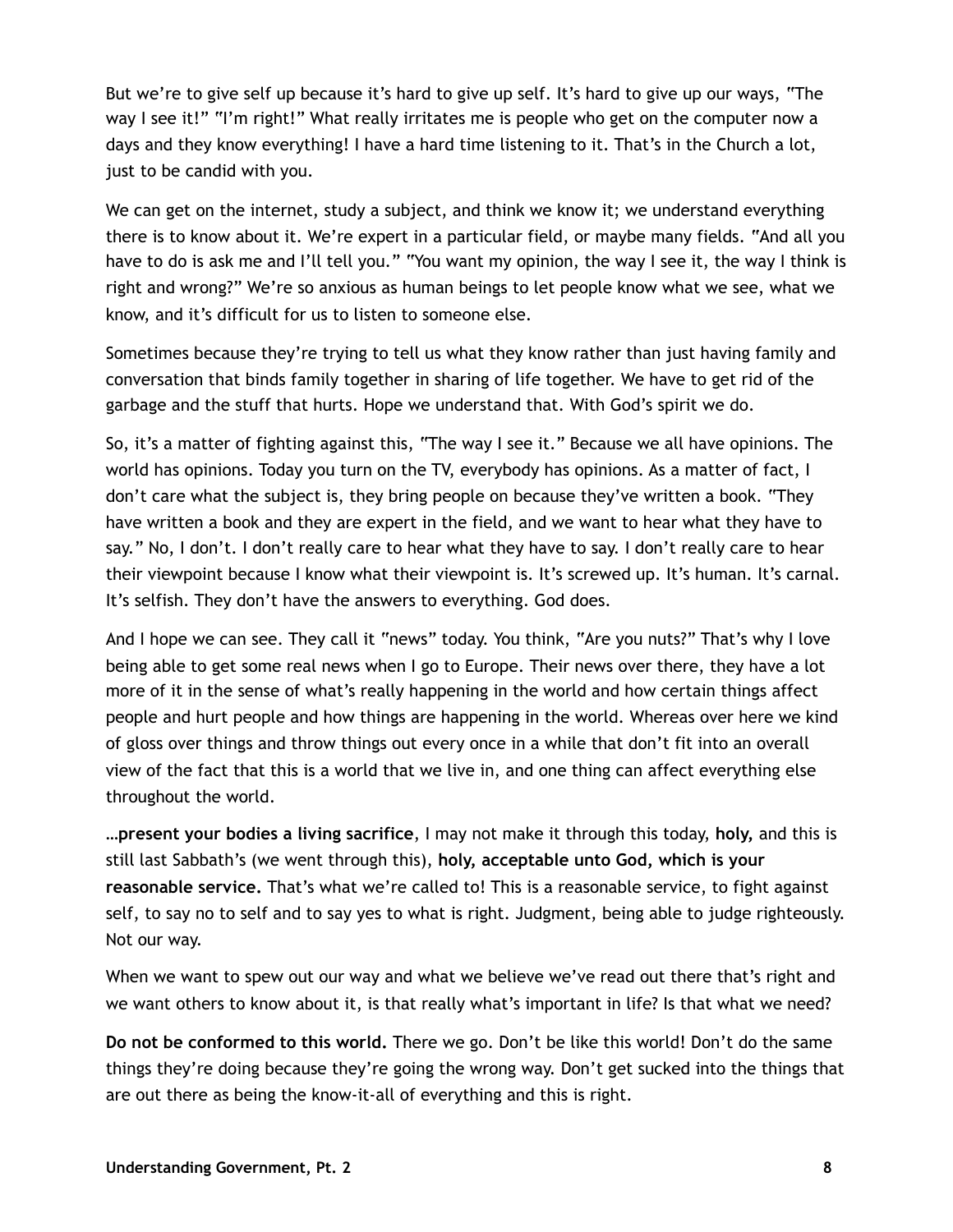**Do not be conformed to this world but be transformed by the renewing of your mind.** That's what God has called us to, to have a different mind. I'm so thankful I'm not what I was when I was called. I'm so thankful that I was called out of that and had a place to begin. Slow process through time, since 1969. Been a lot of fighting along the way, self, and the world around, and a demonic world because they broadcast, but most of it's right here. Because if we can't fight self we're not going to be able to fight that out there. This is where the biggest fight is, it truly is; it's in the mind.

So, God says, "renew your mind, be transformed." I love that word – because it's only used two places – metamorphoo, like a butterfly. From something that's crawling around and all of a sudden it has this change, metamorphosis, metamorphoo in the Greek. This word is used in the Greek language here, that the whole mind has to become something different, transformed from what it was to something new and different. Beautiful!

How can you get something so beautiful out of something crawling along that looks pretty ugly, you don't even want to touch it? Well, maybe you do, I don't know. Some of them have these things that are stuck out of their head, and you think, if it was something that big coming at you… anyway. But a butterfly, who doesn't like the beauty of a butterfly, the color and so forth?

And what about us? We change, we're transformed, we think differently, we start to live differently. What people see in us is different. It's a beautiful thing because it's not us they're supposed to see!

We carry the name of God, the Church of God, God's Church, God's people. That's why we learn and understand that it's not just a physical commandment not to take God's name in vain, to curse or whatever, because that's where the world stops, as a whole, and sometimes people in the Church have stopped at that. No, that we not defile His name, not take His name in vain.

We carry His name. We're a part of the Body of Christ, the Church of God, and so if we as individuals do things that are wrong we take His name in vain. We're doing this all for the wrong reason then. We're at that point in time, whatever we've done, it brings shame and dishonor and it's the opposite of what that name is supposed to reflect in our lives. What a beautiful thing to understand.

So, we're to be transformed by the renewing of our mind. That's why I love the word "repent." It means in the Greek language, "think differently." And so, to repent means that you acknowledge the wrong thinking, and you strive to begin thinking right, in agreement with God.

**…so that you may prove,** in other words, by what you're living, **so that you may prove what is that good and acceptable and perfect will of God.** Because this is how we do it. By right judgment, by putting, implementing it in our life we begin to prove that it works, that God's way works, that it produces fruit, it produces what is good.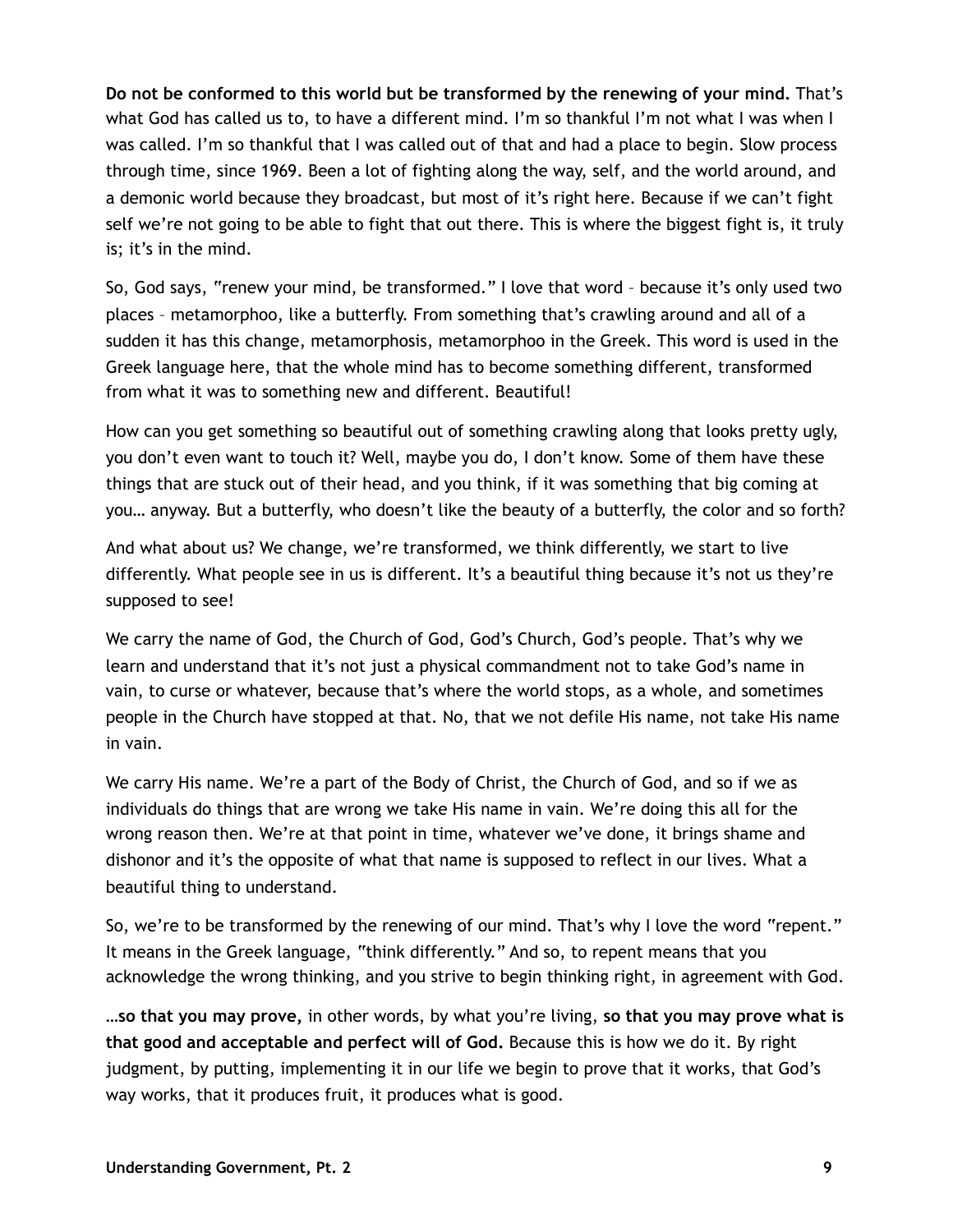**For I say, through the grace given unto me, to everyone that is among you, not to think of more highly than you ought to think.** See, that's the problem. That's why it's so important that we be a living sacrifice fighting against self, not having this high estimation of our own thinking, our own ways.

**…not to think more highly than we should, but to think**, the word translated here is "**soberly**," but it's not "soberly" at all. **But to think,** in other words, **to have understanding**, is what this is about, **according** is what the word is, **as God has dealt to everyone the measure of faith.** Meaning, He has given us the ability to know the truth, to begin choosing to live by it, "to the measure of faith." We're very much a part as to what measure of faith exists in our life, as to the choosing and the judgment that we use in implementing His ways in our life. Because He's given us the ability to do that.

Well, let's continue on from that point. When I think about this subject I can't help but think of what was given to Herbert W. Armstrong as the first truth that's attributed to him in restoring truth to the Church. So, he was called at the end of Sardis, the Sardis era, when God gave different eras that would exist through time of the Church over a period of nearly 2,000 years, beginning with Ephesus up to Laodicea.

In those periods of time different things happen. By the time we got to Sardis and the printing press and so forth, and people beginning to translate, it was being made more available, in other words, a Bible, the word of God, and all these different groups began to pop up. There was only primarily one before that. There were some others, but nothing of note. But there was one great church at 325 AD and things of Latin that were given, that people didn't know what they were saying in the first place. They didn't know Latin. But they would give other things in their own language, whatever it was, whether it was French or English or German or wherever people were. And so, they would say other things as well in that big church.

But then other groups began to splinter off of them because they didn't like that particular group, but they took with them the doctrines anyway, Sunday, Easter, Christmas, all the things they already had by that time. Anyway, you think of some of those things that took place.

And what was happening to the Church during the period? It became very weak. It was, basically, a tremendous attack, in that respect, against God's people. It was very hard for them to continue on, things that were out there, in that respect. It was God's purpose to allow for that as well, just like He did with Laodicea.

But by the end of Sardis (we understand our history), there were only three primary truths left. The name of the Church. It didn't belong to anyone. It wasn't Luther's church. It wasn't some system, catholic. It was called Church of God through time from it's beginning on, referred to by the disciples, the apostles, the Church of God. And so, that began to be lost in a lot of places through time and the Church was coming to a point of almost losing that, but they still had it.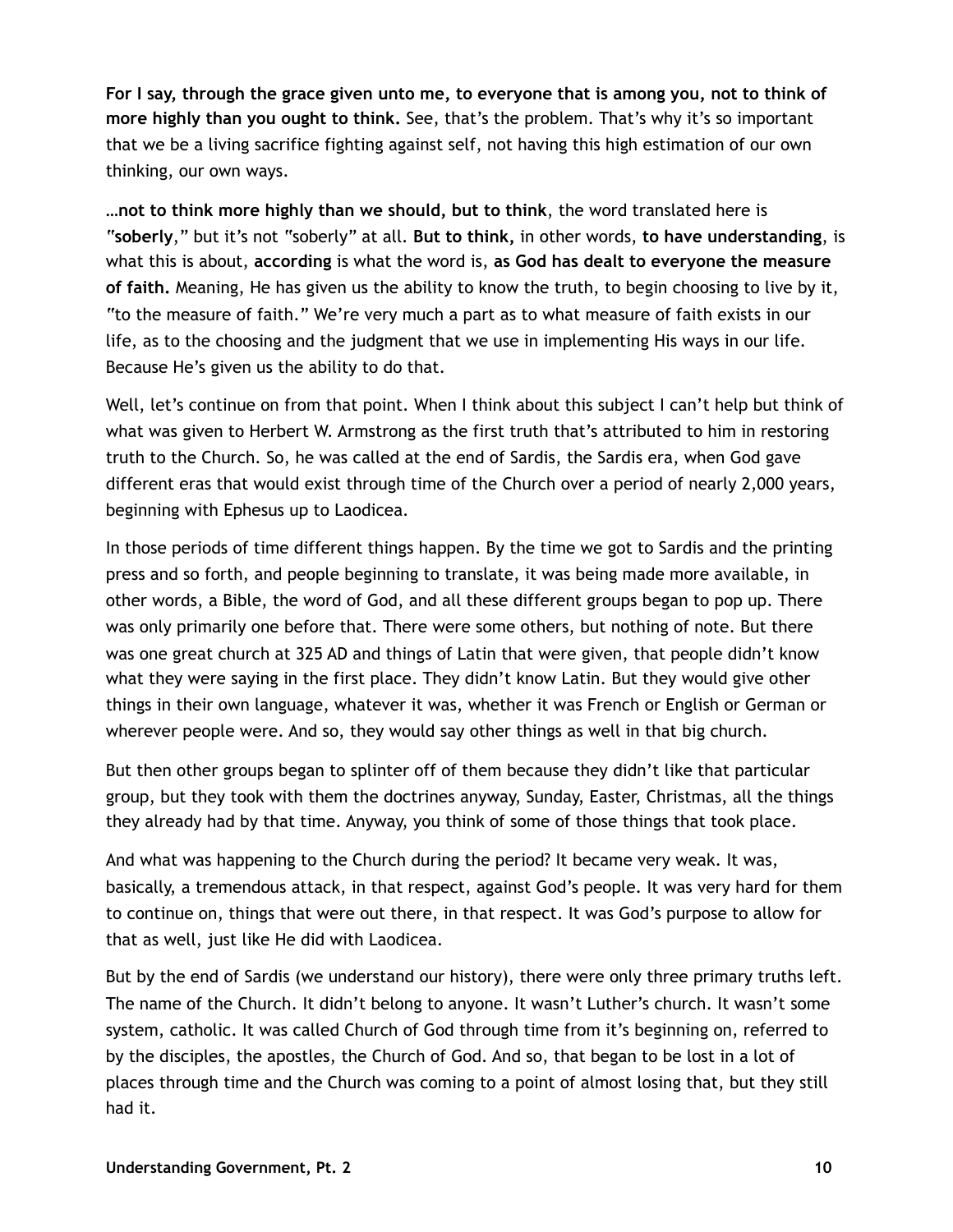The matter of first tithe. Other tithes had already gone by the wayside but that was still understood.

And the Sabbath. Not the annual Sabbaths; they were already lost, but the weekly Sabbath, it was still known.

So, God raised up an apostle in the end of an age to begin restoring truth. Why an apostle? Because that's how God works to give truth in His Church. And so, He raised him up, began to give him understanding of things, gave him the Holy Days. After his wife and himself had kept them for seven years he finally saw what he needed to see to a point where he had confidence.

Because he didn't have someone coming down like different ones in different ages and an angel or something standing there, or God Himself coming down and talking to them. He didn't have that! He had what came into the mind by the power of God's spirit to give him knowing. But as an individual in the beginning like this, he had to know that he knew and knew the responsibility before he said to the Church, "These are the Holy Days of God that we are to keep." So, they finally started doing it.

Anyway, so three basic truths. So, here is the first one that's attributed to him. And I marvel, though man put them together, the order of what they are. Here is the first one because it's the most important in the sense of understanding. For the Church to grow, for the Church to continue on, people needed to understand this. But so few did.

So, this is what we have on the website, kind of a condensed form here, "The government of God," number one attributed to Herbert Armstrong, the fourth truth by this point because he's going to begin restoring truths through his period of this ministry.

**4 (1) The government of God.** When Christ comes, He will restore God's government to the whole earth.

So, we learn this. We understand what that means when the government of God comes to this earth. We understand it's a literal government. We didn't know then how many. Today we know exactly how many, 144,000 and one, Christ being that one. But 144,000 more out of 6,000 years of human history who are going to be resurrected to come with Christ—which we're going to hear about tomorrow because it's about tomorrow, Pentecost and what that means—but going to return and establish the Kingdom of God on this earth to rule all nations.

People can't rule. There won't be any governments allowed to rule anymore because mankind's governments have destroyed the earth over 6,000 years, over and over again in the sense of destroying life and destroying property and destroying everything in its sight in many cases.

I think of some of the things in WWI, some of those trenches and how horrible that was. We have two pieces on our mantel, shells from WWI. It's called Trench Art. Because they sat there and they were in those trenches, muddy, filthy, people dying just because of the environment, and they're banging away and made art on shells from cannons. Incredible. Sober reminder of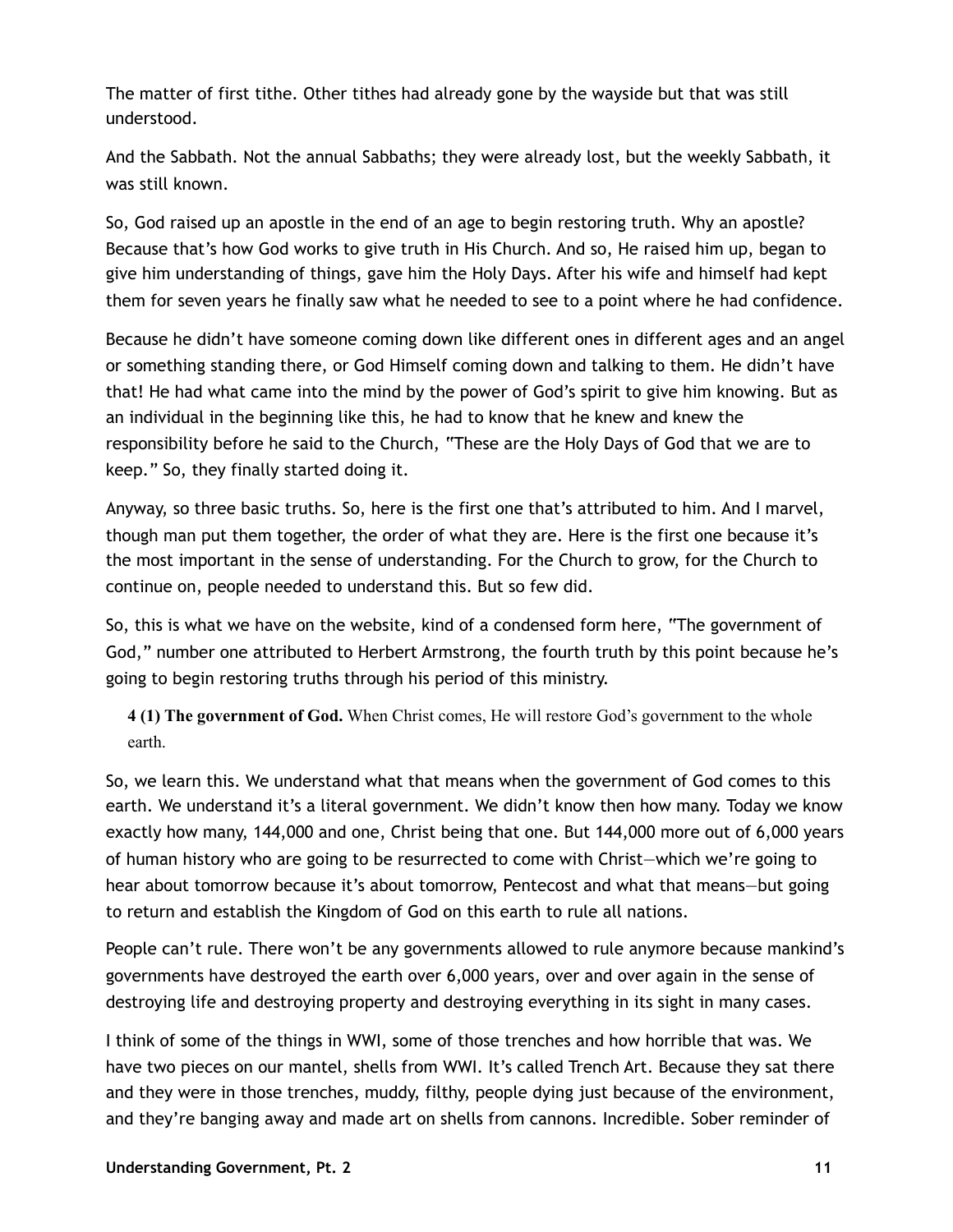what people went through back in that period of time, 1917 and on. And beautiful things. Flowers, birds, tried to focus on and think about something with their minds that was better than what they had. That's how they survived up in the mind.

War is hell to the human mind, truly is. Evil. People come back, they're messed up for the rest of their life, in one respect, because it's hard to deal with that. A lot of people came back from Vietnam totally screwed up because they knew what happened. They knew what happened to villages, to children, to babies. They saw them in the streets.

How do you live with that knowing you're a part of that? What did they do? What did they ever do that was wrong? And that eats away at you. Then your own comrades, your own fellow soldiers (comrades may not be the best word), if you use it in the right context. But anyway, if you have different ones beside you that you have a uniqueness of a relationship because your life depends on them. You work together and you have this mindset that's unique. Then they get blown up. You see their bodies, the way they are.

I had a hard time because I didn't go in the beginning, I was going on to college and I can't think of what the name of that deferment was at that point in time because I was going to college. But a good friend of mind that I grew up with did go and when he got killed over there did a number on me for a time. Because I felt guilty. That's what happens a lot, people feel guilty. (Pshew…still there.) Because you didn't go.

And if I went, I was going to go in a jet because I was going to kill as many people as I could. That was my mindset. If I go I'm going to go as a lieutenant who can go directly into the Air Force, fly a plane, and I'm going to kill as many as I can. I'm not just going to have a machine gun in my hand, that's nuts. To me, I'm going to have some big guns.

So, that was my mindset. That was my goal. Thank God I never had to have it because I got called in the process. But those things affect you. If I just have a friend who was shot in the head (wouldn't even open the casket because of that), and knowing those things, I had a difficult time dealing with that at 18 years old, whatever it was. I think it was 18 then.

Anyway, war is evil. It's ugly. To think we have a government coming to this world that's going to change all these things. And so, we deal with these kinds of things in life. There's a lot of evil out there. People who go to war, it does something to the mind. But there are all kinds of atrocities out here that take place, that people live through.

Just like the things down in Texas there, Uvalde. You think, people's lives because of that incident, there's going to be things that will be scarred in their mind for the rest of their life. This is mankind's history over and over and over again, the atrocities of human life. Thank God He's shown us what's ahead of us.

I don't know why I got off on part of that, but just talking about God's government coming. We see what's coming. We know the exact number. We look forward to it because we want it so much. We want to see mankind be able to be helped. We want, as I was saying when I started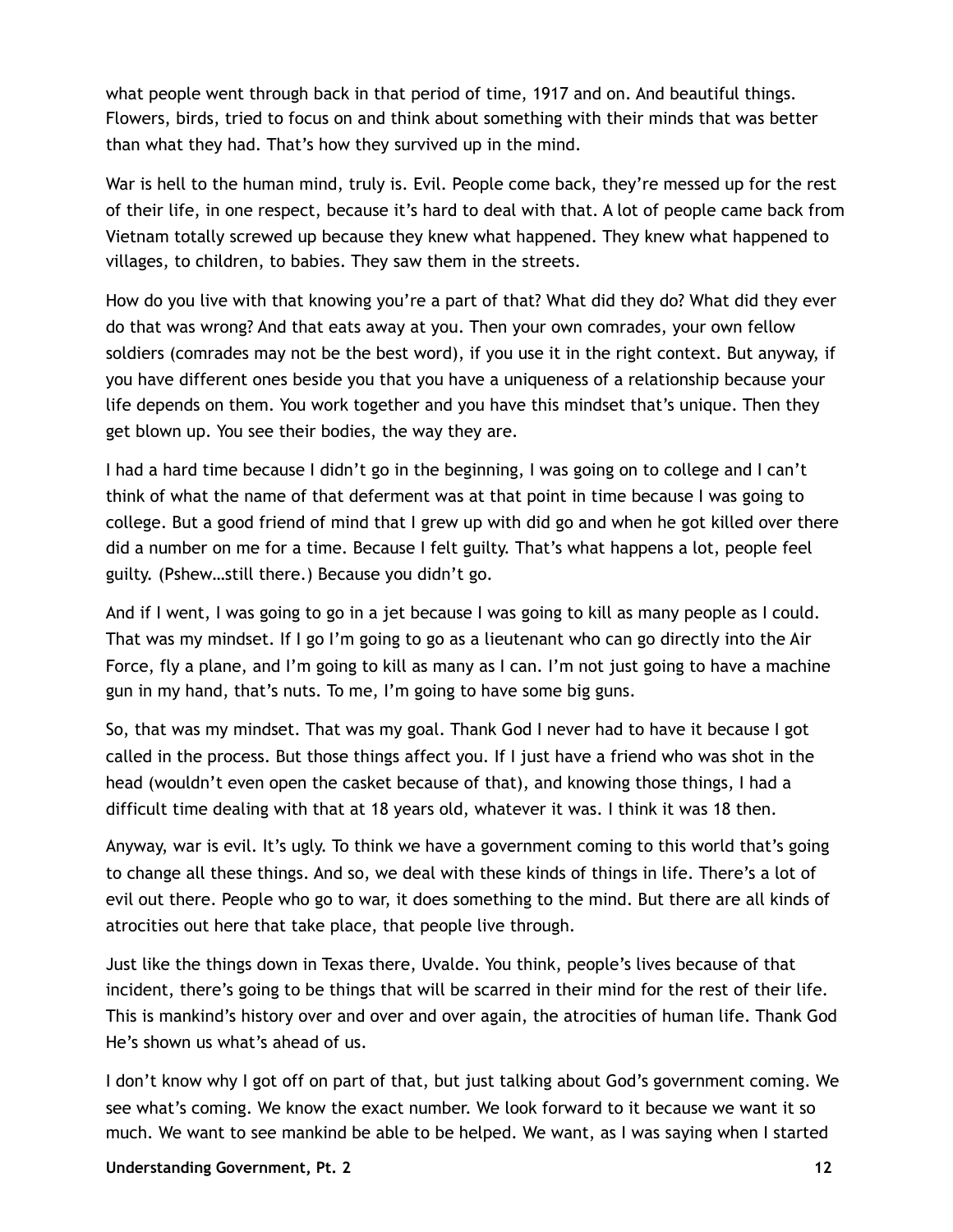this, God isn't going to allow any other government to exist. There will be no governments elected. There will be no despots. There will be no dictators get into powers of position.

God's not going to allow it because it's God's time to rule. He's allowed mankind to make this mess for 6,000 years to teach us we can't govern ourselves. No government has been able to. Every government of mankind has ended, it's been destroyed. It comes to an end. That's just the way of life. If He didn't intervene this is going to end anyway at some point.

Candidly, if it went on we know who's going to take the place. China. It's very obvious. They're the ones going to take over. And if the world doesn't believe that or people don't believe that? Some understand and believe it, others are just kind of oblivious to it. It's going to happen.

But God's not going to allow it to go any farther than what it is now because this is prophetic. It has to happen. There are certain things that have to happen to this country, to Great Britain, and on, and to the rest of the world.

What a blessing to know these things. We're almost there. God's timing.

So, to understand government:

**4 (1) The government of God.** When Christ comes, He will restore God's government to the whole earth. God's government was restored to His Church during Philadelphia.

It was gone in Sardis by that time. There wasn't much left. Government wasn't there. Going on:

It is not a government of men where decisions are made by such practices as voting…

And we had to be reminded of that after the Apostasy. We had to go through that again a little bit for a little while. Thankfully, it didn't last too long. Even with the Church here that God brought out of that, where it came to a point where it was very obvious that doesn't work and it's not going to function that way. Even if it just begins with her and me alone, we're gone because we're doing it right, God's way.

So again here:

…where decisions are made by such practices as voting or one's own will, but as God leads through the power of His spirit.

Now that is just the beginning of understanding of government. There is more to what was given in that number 1, in that respect. But this is it in a nutshell. But there's a lot here. To understand government, right government. What governs our lives? God's law. God's way of life. That's what's to govern our lives. How does that come into our lives?

You know what? I was thinking this morning again about some of this. What an incredible thing to understand God's spirit as it begins to open our minds to the truth. He begins to call us.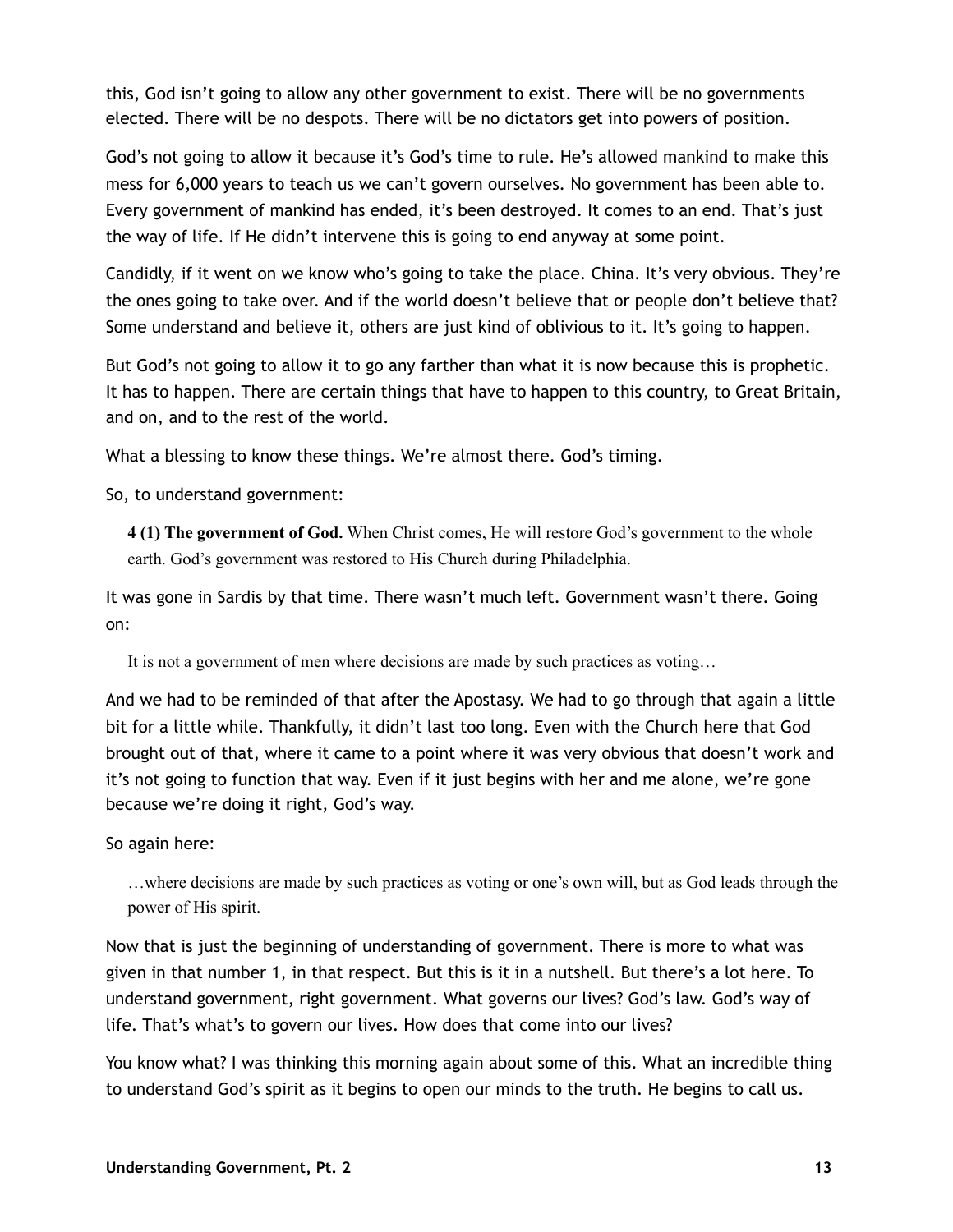What does He call us to? He doesn't just leave us out there by ourselves and reveal truth to us. And how did we hear it and know it in the first place?

See, it has to be given somehow from something. A book? Audio of something? And then if we hear it – because that's how we learn it. It's not because we figured it out on our own. It doesn't work that way. It did for Herbert Armstrong because God raised him up as an apostle and taught him over many years what was true so he could teach it, so others could hear it (or read it), hear it, see it, believe it, and begin choosing whether or not to live by it.

If we could only understand that's how God's spirit works continually in our lives. It's through the Church. Because if we don't receive what God gives to us in the sermons, in guidance and direction, whatever is given, it cuts off His holy spirit. Because that's how His spirit works. His spirit drew us into His Church where He molds and fashions us and has been molding and fashioning His people for the last 2,000 years.

Sometimes people have a hard time with that because it's like, "Well, what are you saying?" Well, I've been pretty clear. I know how it works. We have to understand how it works. And anyone who resists any of that along the way they're going to have to deal with it one way or another with God. They'll either repent of what they've done wrong and thinking wrong or not. And if they won't, they become weaker and weaker and weaker and in time they're gone. We've seen it happen over and over and over again in God's Church. Awesome to understand that.

Now, although it was acknowledged that the structure of government has been restored to God's Church the ability to really see it and understand it has been deeply lacking in God's people through Philadelphia, definitely gone in Laodicea, and then we had an apostasy largely because of that. Then we've struggled.

For those who came through the Apostasy, I see my life and you should see yours if you came through the Apostasy, as a branding iron plucked out of the fire. Otherwise, we'd be in exactly the same place as everyone else who's gone astray. God had mercy on us because He had a purpose of ending the age with a small, very scattered group, because He's going to make sure the world understands, that all understand, "Not by might, nor by power, but by My spirit." That's from God Almighty. He's going to make it clear that He's doing everything that happens at the end of an age in the sense of what takes place, in the sense of truth that is established within the Church that is then made great in the world when Christ is here.

Awesome to be a part of that. It doesn't have to be great to do that. It doesn't have to be great in numbers to do that. On the contrary, it's God's purpose that it be small. That's why we are what we are.

God's government, as that truth that we just read states it, is to be received as God leads through the power of His holy spirit. Because that's how He leads us. That's how He works with us. That's how He molds and fashions us. And how does He mold and fashion us? It's not a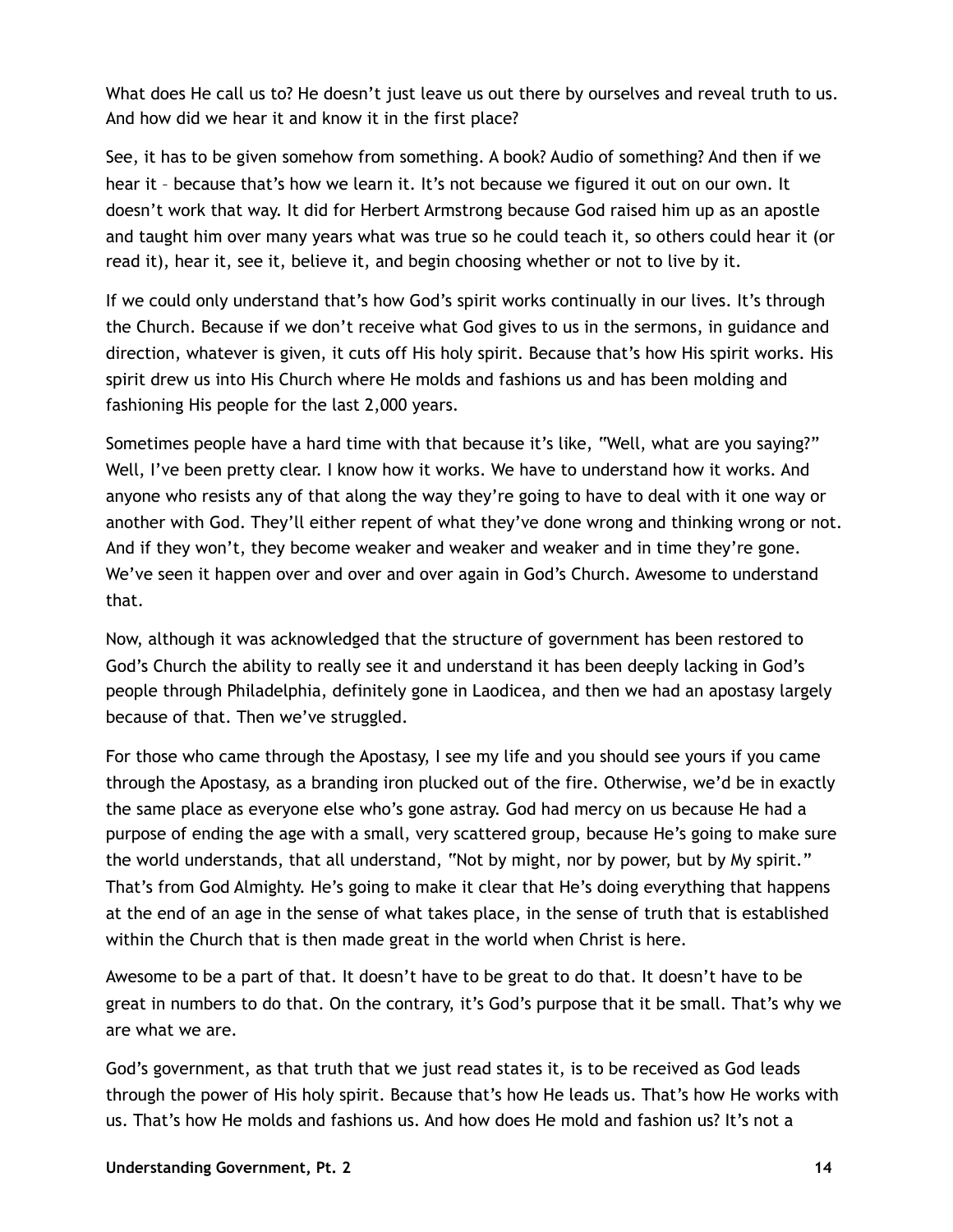private thing. Yes, He molds and fashions us as we repent of various sins in our life and desire to walk what is right, but how do we grow, how are things molded and fashioned in us? Sabbath after Sabbath after Sabbath, Holy Day to Holy Day to Holy Day. That is the primary tool that Joshua the Christ is using in his Church to mold and fashion His people, God's people.

Let's turn over to Deuteronomy. Going to read this verse again here because it has so much to say in the sense of what's being accomplished. Because what God offers those who seek to understand that government is a matter of His thinking, because it's about God's thinking. There is nothing more beautiful in life. When you know that your decision, your judgment is in absolute agreement with God there is nothing richer in life. You can only do that when you know this is the mind of God because you agree with God. Whatever area of life it's in you've come to agree with God.

And that's the goal. That's what atonement is about. To be at one with God. What does that mean? The mind of God, the thinking of God, the word of God, the truth of God, the way of God, to be at one with that. And so, the ultimate of that is in judgment because that reveals the understanding, whether it exists or not and to what degree it exists in our life.

**Deuteronomy 32:3**, God Almighty says, He says, **For I proclaim the name of the Eternal.** Isn't that amazing? God has to declare His own name. He has to declare Himself. He has to reveal Himself to human beings. To the majority He's revealed Himself and given them an understanding, do you know what has happened? They've turned against Him. The majority of people who have been called into God's Church over the last 2,000 years have turned against God. Many have been called, few have chosen.

That's an awesome thing to understand, that with the impregnation of God's spirit as begotten children of God we can turn against God. And the majority of people have. That really is an incredible thing to understand. Therein we should be sobered to the battle, that we don't want that to happen to us, that we want to be moldable, pliable by God, the clay that doesn't resist Him as He molds and fashions us. The clay that doesn't harden and can't be used. The clay that wants to be of a humble and a meek spirit, meek meaning a willingness and desire to learn, to be taught by God. Humble in the sense of not seeing ourselves as great but as puny as we are and knowing that we need God.

He is the one who makes us great. God makes us great. His way of life makes us great. It's not something personal that we should want to be great, it's automatic with God and God's way of life. But to lust after it, to want it is perversion.

**For I proclaim the name of the Eternal. Ascribe**, meaning "give," **greatness to your God.** We've been doing that in this sermon, truly have. The mind of God, the being of God, how great He is, everything planned like it has been through time. The more we see that the more in awe we are of it. God just becomes greater and greater in our thinking.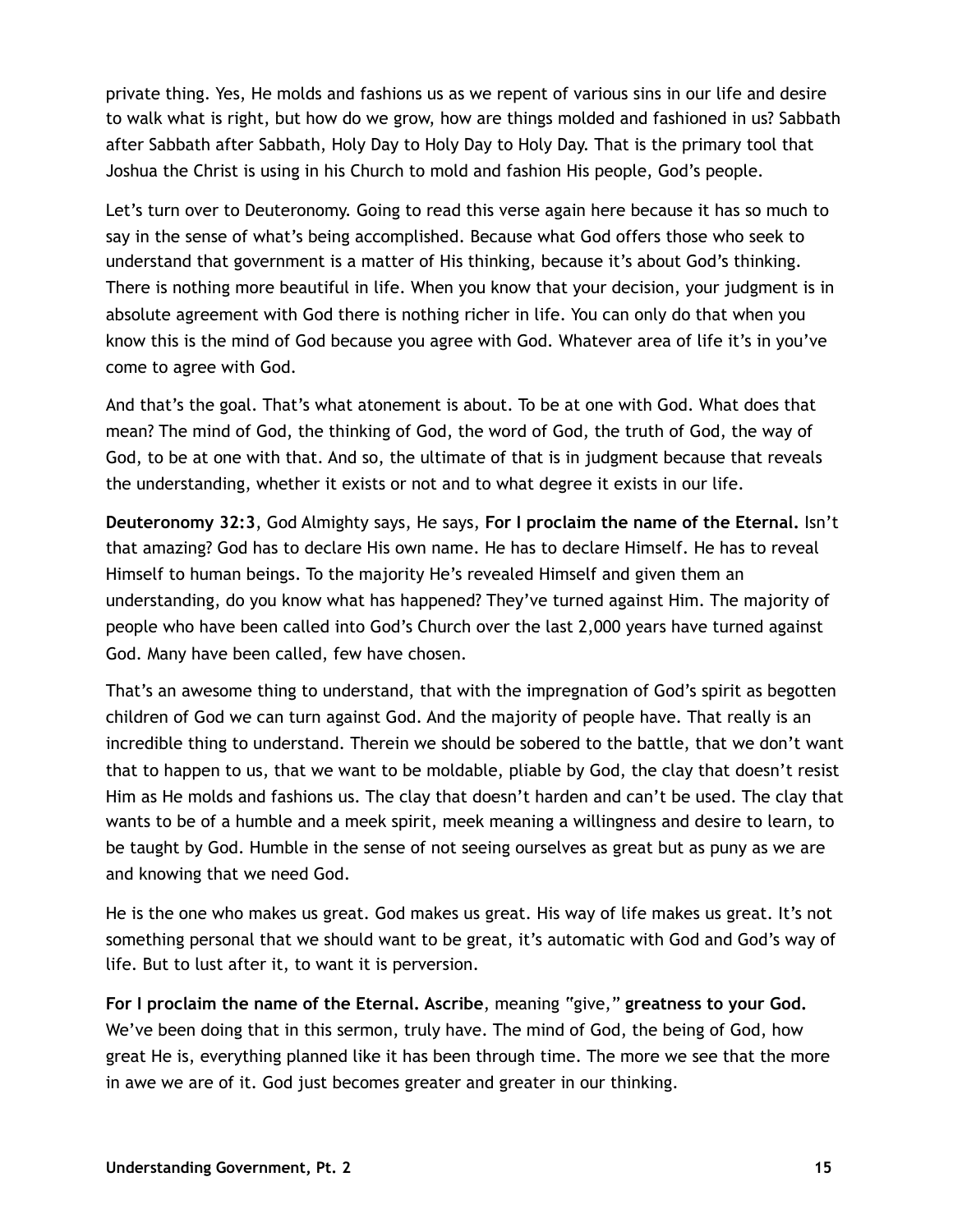**Ascribe greatness to your God, the Rock.** He's the foundation. He's everything. He's the one that everything is built upon maybe the better way of saying it, and everything built upon Christ, also the rock. To understand that, to see that, everything has to be built that way. That's what solidifies us.

**…the Rock. His work is perfect,** word meaning "complete" or "of perfection." God's way is perfect. Everything has been thought out before time began before the angelic realm was created. Joshua the Christ, the Passover, was determined and planned, everything to be built upon that as far as God's Family. He desired a family. Started with an angelic realm, angelic beings. The creation of the universe was to come first bit by bit by bit.

It wasn't God just saying, "Okay!" Poof! Sometimes we think that's how it happened. No, it did not. It didn't happen that way. Could God have done it that way? I have no doubts. But that isn't how it happened. He created it by His power, which we can't comprehend. He sustains it by His power, which we can't comprehend because it's spirit and we don't comprehend that fully, a spirit power that exists that comes from Him. By His will it's done.

But He created angelic beings to be a part of His creation. Now, more will be given to us in time about that, but it didn't pop up all at once. This galaxy didn't just happen all at once. Stars didn't just automatically exist all at the same moment in time. They were created at different times over billions and billions of years. And we cannot comprehend that!

We're still trying to find, just like they used to try to find where does the earth go? After a while finally they came to realize that we're not going to drop off the edge. Finally came to understand it is round. It is round. Kind of laughing because one time we had someone who said it's not round. Think, okay… You fell off something.

So, to understand these things, that mankind is looking out there now trying to learn about our existence. You think, well, wish you'd just listen a little bit. You probably could learn a little bit about your existence and why it's there, but you won't listen to that, so hey, going to have to learn the hard way. Anyway, that's the mind of man.

13.5 billion light years away. We've kind of guesstimate now it's out there. But to understand that there could be light that still hasn't reached the earth that's a hundred billion light years away? Our minds can't comprehend that. To understand that there is still light reaching the earth of something created that took billions of light years to get here, a light year and how far light can travel in a year's time? And that it could take billions before that light even reaches the earth?

That Hubble could all of a sudden have something appear that wasn't there before. Do we understand that, that there are things like that that can happen, that have happened, that all of a sudden there's light that wasn't there before? Where did it come from? It just got here because it was 13.5 billion light years away and it took 13.5 billion years to reach the earth. How do you understand that?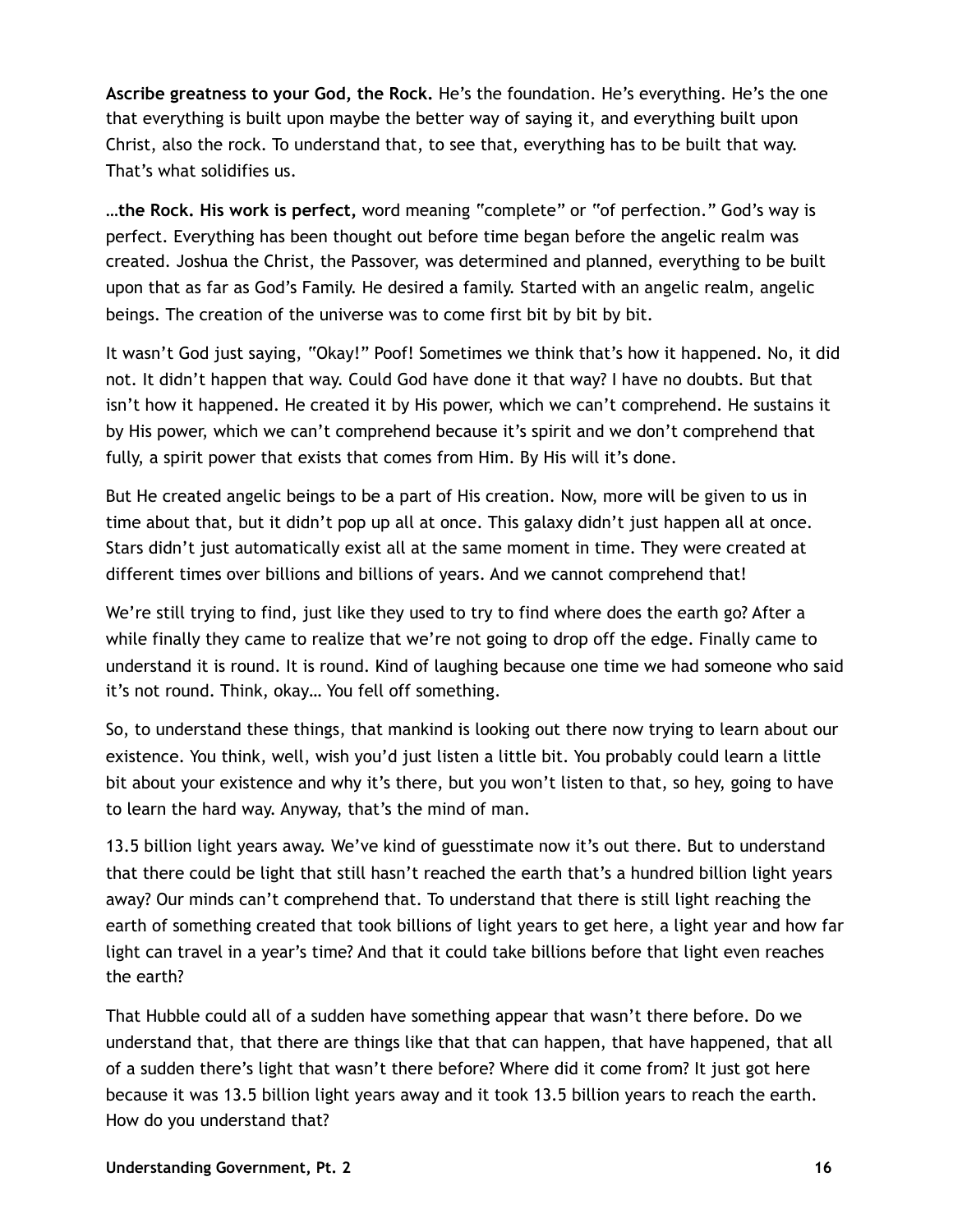So, we're still looking. Let's send something faster than Hubble. Let's get out there. We can't live long enough for it to get far enough to learn much anyway. The human mind, it's an amazing thing. Just can't accept that God, that there is a God that has that kind of power.

And no, we had to crawl up from slime. That's how. Because to understand that someone said, made a human body and breathed into it life? No, it's better to think we kind of came out of the slime and kind of crawled around on the ground like frogs for a little while, or little lizards and tadpoles, and then all of a sudden later on we figure out how to become something bigger over millions and millions of years after dying over and over… Anyway, stupid.

**For I proclaim the name of the Eternal. Ascribe greatness to your God, the Rock. His work is perfect. For all His ways are judgment.** "All His ways." Everything that comes from God involves judgment. Now, there's a lot said there. Sometimes we think we understand what we read.

**A God of truth.** That's where it really begins because truth comes from God and the mind of God, the word of God. He reveals those things to us, what is true. **A God of truth without injustice.** He is just and right. The more we're convicted of that in our lives the richer our lives become; they truly do.

Genesis 18. We're going to look more closely at this matter of judgment as we continue on in the series here and how some of these things are revealed to us.

**Genesis 18:17—Then the Eternal said, Shall I hide from Abraham that thing which I do?** So, we've just gone through a series talking about Abraham, Isaac, and Jacob, and Joseph. **Seeing that Abraham shall surely become a great and mighty nation?** So, here is God revealing things in His plan that have taken a long time to be revealed. Here is where so much of this began. It's beginning with Abraham and what God says He's going to do with Abraham. It's all planned out long before Adam and Eve were created. He's going to pick out an individual, in this case it was going to be Abram, Abraham.

**…seeing that surely he's going to become a great and mighty nation, and all the nations of the earth shall be blessed in him?** Because it goes beyond anything physical even. Even here God begins to reveal things about His plan, that there is that which is going to be physical in nature to reflect something on a spiritual plane that He's doing. Again, you have to go through the process and build upon it to learn these things, to see these things and become in awe of these things.

"And all the nations shall be blessed in him." How? Everyone is going to be blessed because of what comes from Judah, eventually, one of the tribes, one who's going to be the Messiah, one who's going to be the King of kings over this earth, of every nation.

**For I know him, that he will command his children.** So, came to that point in time where God knew him. He says, "his children." Not just child. Abraham had a lot of children. We start here, **For I know him, that he will command his children and his household after him.** What an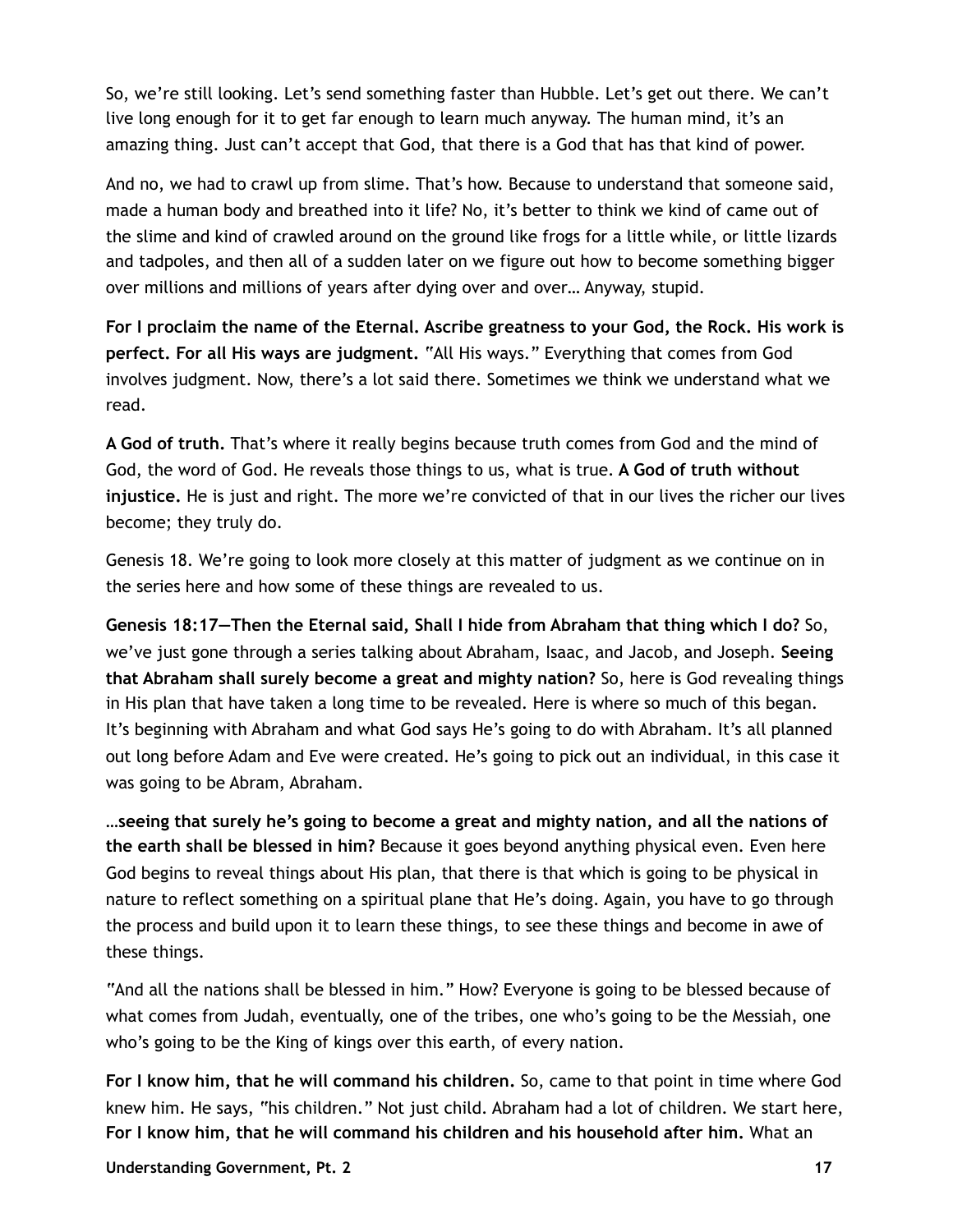awesome thing to say because when you're convicted of this way of life you're going to want others to receive it. The only ones you have real sway, real ability to give and help in that is in your own family.

Now, we have lived through many things where we understand in the Church it's a bit of a different matter. Because that was a very physical world, in that respect, and in the Church it's another matter because it becomes something that is very spirit, in that respect. But as far as the parents are concerned, those who are convicted of God's way of life, they will strive to teach from a young age, children, about God. They're going to live it. They're going to teach it.

Now, we've seen that as time goes along though that there are different ones for different purpose, that people make choices and decisions and sometimes it's not for them right then. God has a plan in what He's going to accomplish, and if He has a plan for someone to continue on it'll be there. But it's in God's hands. He does the molding and fashioning.

But for Abraham, as far as on a physical plane of people, God knew him, that he was going to teach this to his family. Because he's going to live it and he's going to teach them about certain things with whatever they knew to this point in time.

**He will command his children and his household after him, and they will keep the way of the Eternal.** So again here, just on a physical plane alone they're going to strive to do these things because it's going to be such a strong family life and connection. Even society at that time was so different from what it is today, and not as many people on the earth.

So, this is a powerful thing that's being said here in that regard in the ability to follow through with it.

**…and they shall keep the way of the Eternal, to do righteousness and judgment.** So, with what they know they're going to strive to do these things and to apply it to their lives. We see that in some of the stories we went through, of what followed because God had a plan and He was working it out in their lives. And so, because of the strength of Abraham, Isaac had a mindset. So when God began to work with him by His spirit he was able to receive that. Jacob is able to receive things because God's spirit was working with him.

God's spirit isn't always working with everyone at all times, obviously, but He had certain ones that He's chosen to accomplish things by. Jacob had a purpose in that which was going to be done in him. And then Joseph, look at what happened to him. But look at their response.

I mean, that's a marvel, to go back and look at these things. The brothers were working on a very physical plane. Joseph wasn't. He was working very much so in a spirit plane, if you will, of things he was receiving from God that he knew this is what it was. The very fact that he was taken captive into Egypt, he knew that this was God's plan to deliver his whole family, to deliver his father and his family with life, to be able to be brought down into Egypt eventually.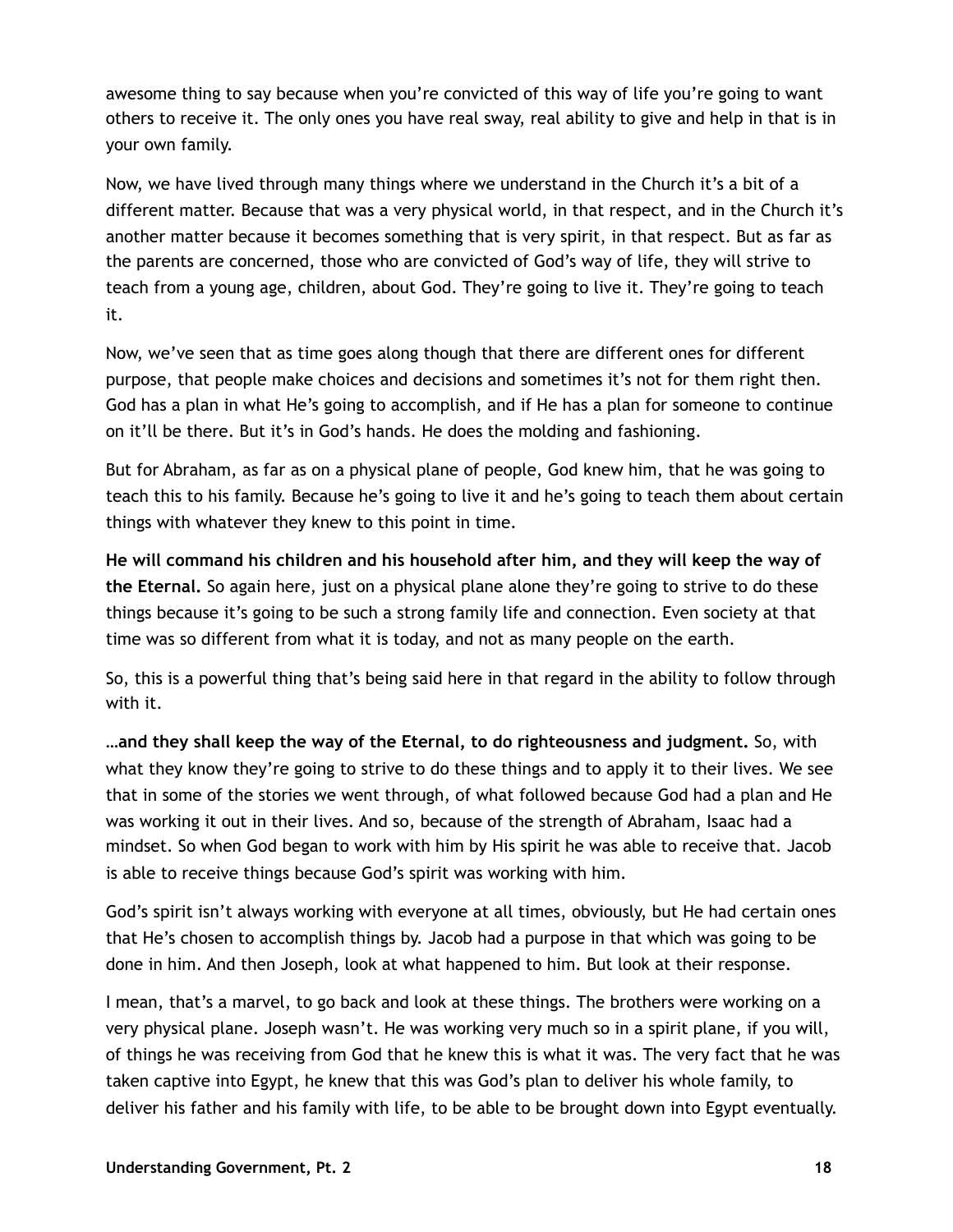The brothers never got this, even at the end, even after their father died. After Jacob died they were still afraid, "He's going to do us in; he's going to make it right now, because father's gone, and now he's going to take care of us because of what we did to him in putting him in that pit." It hurt him when he heard this. He was cut to the core. It's like, "No. Don't you understand?" Well, they couldn't because God's spirit wasn't working with them as it was in Joseph. Simple answer.

**…to do righteousness and judgment.** So, everything that he did was based on things that he knew in the mind. How did he know them? Because of God's spirit. That's how he lived then, judgment, the choices, and decisions he made.

**…that the Eternal may bring upon Abraham that which He has spoken to him.** God had a purpose for various things coming to pass within the family line through time. Just like with David when we finally come to king David and what happened to him. It's all planned out. All planned out, the family line, more than what we can ever begin to comprehend and understand. That he would be the young individual that he was, that he would have the kind of characteristics that he had, someone who was willing to and desirous of believing God was in his life and there to protect him, that he would tear apart a lion with his bare hands, a bear with his bare hands. Who does that? …and knowing that God is going to be there, the one who is going to deliver him and not being afraid to go do it.

If I see a lion, I'm looking for cover because I don't see God having a purpose in keeping me from running. He had a purpose because of what he was guarding. Now, if someone were in danger, I would do what I could, you know. That's a different matter. And we know then, you know what, it's in God's hands.

Exodus 28. Now we get into a section here that is absolutely astounding in something that God began to work with on a very physical plane to teach us things that are spiritual as He gives us His holy spirit. So many of the things, even the tabernacle that was built, everything about the construction of it, every piece that was put into the tabernacle, every bit of it had meaning.

We understand very clearly the two separations of the tabernacle. The first part, the first twothirds called the holy of the tabernacles, the Holy Place, and then behind a curtain was the place called the Holiest of Holies. Even there the High Priest could only go in there once every year on the Day of Atonement.

So, all these things in time God has been revealing to His Church what it meant, what it means on a spiritual plane. It's tremendously powerful when you have something physical like that that is able to teach you.

He uses something simple about blood on the doorposts, the blood of the lamb, so that when the power that went through there to destroy all the firstborn in that region of the earth, none of it happened to the Israelites because they were protected. It passed over them. This was the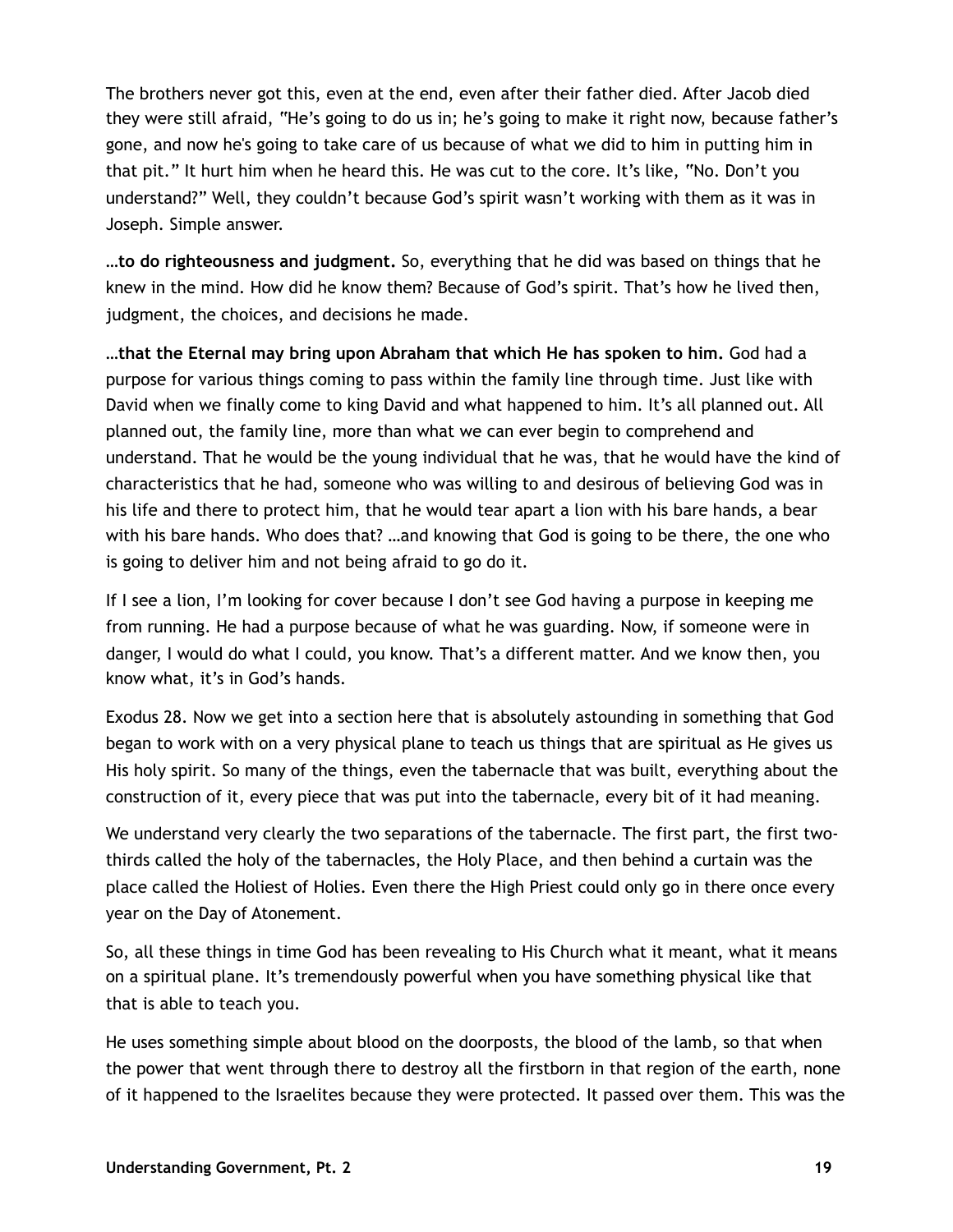beginning of teaching about our Passover. But the Passover didn't come for a whole long time later, till 2,000 years ago.

Here is an area, Exodus 28:15. Now, this account here is the time when God began to give to Moses the things that were to go into the tabernacle and how to serve, how Aaron was to do his job as the high priest, and of the things he was to wear. Here it's talking about part of what he was going to wear, in the meaning that we understand today, that it's a part of all this. Incredible, what's being shown.

**Exodus 28:15—You shall make the/a breastplate of judgment of skillful workmanship.** So, Aaron is supposed to wear something that he's going to wear on his chest that's added to some of the other garments that he's to wear, that are to be very fine in their own making as far as how they're tailored and so forth.

**You shall make a breastplate of judgment of skillful workmanship. You shall make it for the ephod.** It's a kind of decorative, well-tailored apron. So, whether it be like an apron, or we might see it as kind of a robe, this is what he was to wear. But this breastplate was to be able to be attached to it.

And so it goes on to say, **that is of gold, blue, purple, scarlet, and fine woven linen.** Now, even in this, in some of these things that God gave, some of the details of certain things that were made are in scripture, but the exact way to make them, some of the exact things involved, they're not written down. It becomes an amazing thing when you realize that even in the tabernacle when it was finally built, when David had it in his mind to do various things and passed along then to Solomon, that there were certain individuals, artisans, craftsmen, and they were given abilities to do things that aren't all mapped out.

How did they know? God's spirit. God can give an individual ability to see things, to know things. They might think it's even coming from them, but how to do it and what to do and what was being said, they had some general guidelines, but the specifics of it, and some of it was very ornate in that respect, very detailed, God gave it.

And so it goes on to say it's fine woven linen. On the breastplate there were four rows of three different stones. So again here, verse 21 starts speaking of this. So again here, these four different rows of three stones each, twelve. Twelve tribes. Twelve tribes of Israel.

**Verse 21—Then the stones shall have the names of the sons of Israel, twelve according to their names.** So, here is something very physical. There are twelve tribes. There was an organization of the structure of a nation that was being molded and fashioned while they were there in the wilderness for forty years. This instruction being given to them, of how they were to come before God, how they were to worship, the entire structure of that on a very physical plane because it was about a physical form of worship. It wasn't spiritual. They didn't have God's spirit. A few individuals were given God's spirit, but they weren't. It was a very physical thing.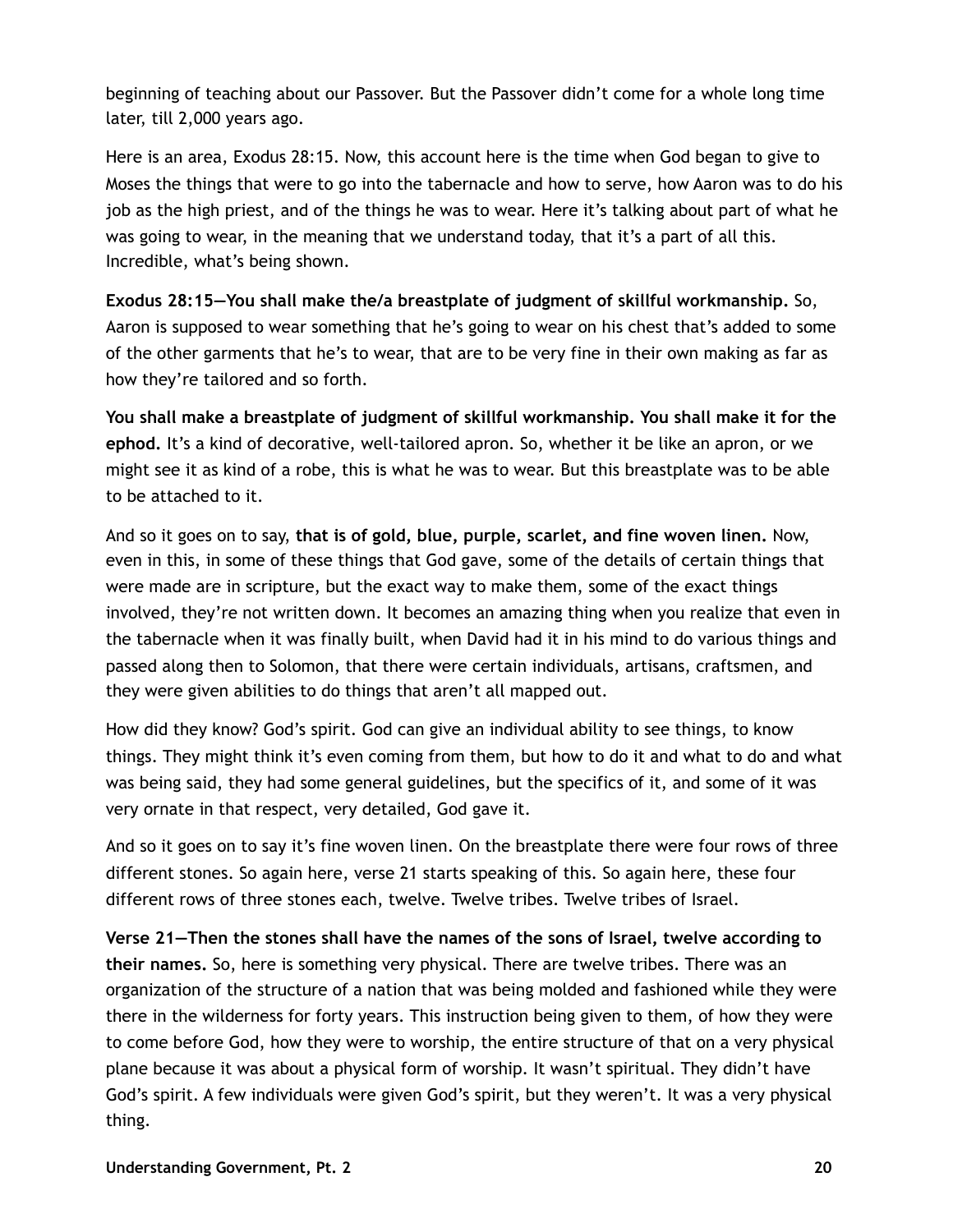**…twelve according to their names, like the engravings of a signet, each one with its own name.** So, they had the names there. It took us a long time – we went through Philadelphia, we went through Laodicea, and finally we come to the Apostasy, things happen to us, God opened up our minds to understand, to see something about 144,000, that those twelve tribes, that there would be twelve tribes with twelve thousand.

It used to be that people thought there had to be twelve thousand out of each tribe. After the Apostasy it was like, no, that's not going to happen. That's not what God is doing. God used that to teach it.

Just like what's happening in Europe right now. If we understand what's happening in the end of an age we will understand what's happening in nations over there right now when you see certain new articles. When you see certain things happening in Europe and an attitude changing where they're turning away more and more from the US and looking to themselves. Now they have someone knocking on their door and they're afraid because they've lived through war after war after war. Except this time there is a unique thing happening because Germany's not in the same place as they were in the first war and the second war. But it's still there and one of the primary moving forces, them and France. Incredible.

So, as these things come out and we hear this push now to put money into this common military force? Because they know when it comes push to shove they've got to be able to do this on their own. They can't wait until the last minute and beg for weapons, like they did in WWII, wanting weapons, wanting help and someone saying, "No, we don't want in it, and we can't do it because of our laws." Made it convenient. All the things that we went through, finally, before we got into a war, when it finally took something like Pearl Harbor to do it.

And Europe knows. They're not stupid. They've got to do this on their own. Now, that should move us because it's a part of something prophetic that we know has to happen. We get to watch it come into being. We see attitudes changing. We see attitudes changing toward NATO.

And to me, one of the stupidest things of all, is someone can read the book like that and say, "Well, where are they going to get their nuclear weapons?" Well, France already had a lot of them. Great Britain does too. You say, "Well, Great Britain is part of Ephraim." Doesn't mean they can't be used. They've kind of been back and forth in some things. But anyway, time will tell.

All they have to do is take over those weapons. There is a massive arsenal of nuclear weapons scattered throughout Europe under the auspices of NATO. But they have them. Just like Turkey has threatened at different times, to keep our weapons in Incirlik and not let us have them. There used to be, I think, seventyish, if I'm correct about that, I think, close to seventy nuclear weapons in Incirlik, the air base there in Turkey. They have used that against us.

"NATO, well, they're part of NATO." You can't trust them one iota. But anyway, they are, and they're prophesied to turn against Israel. So, interesting to see what will happen when that all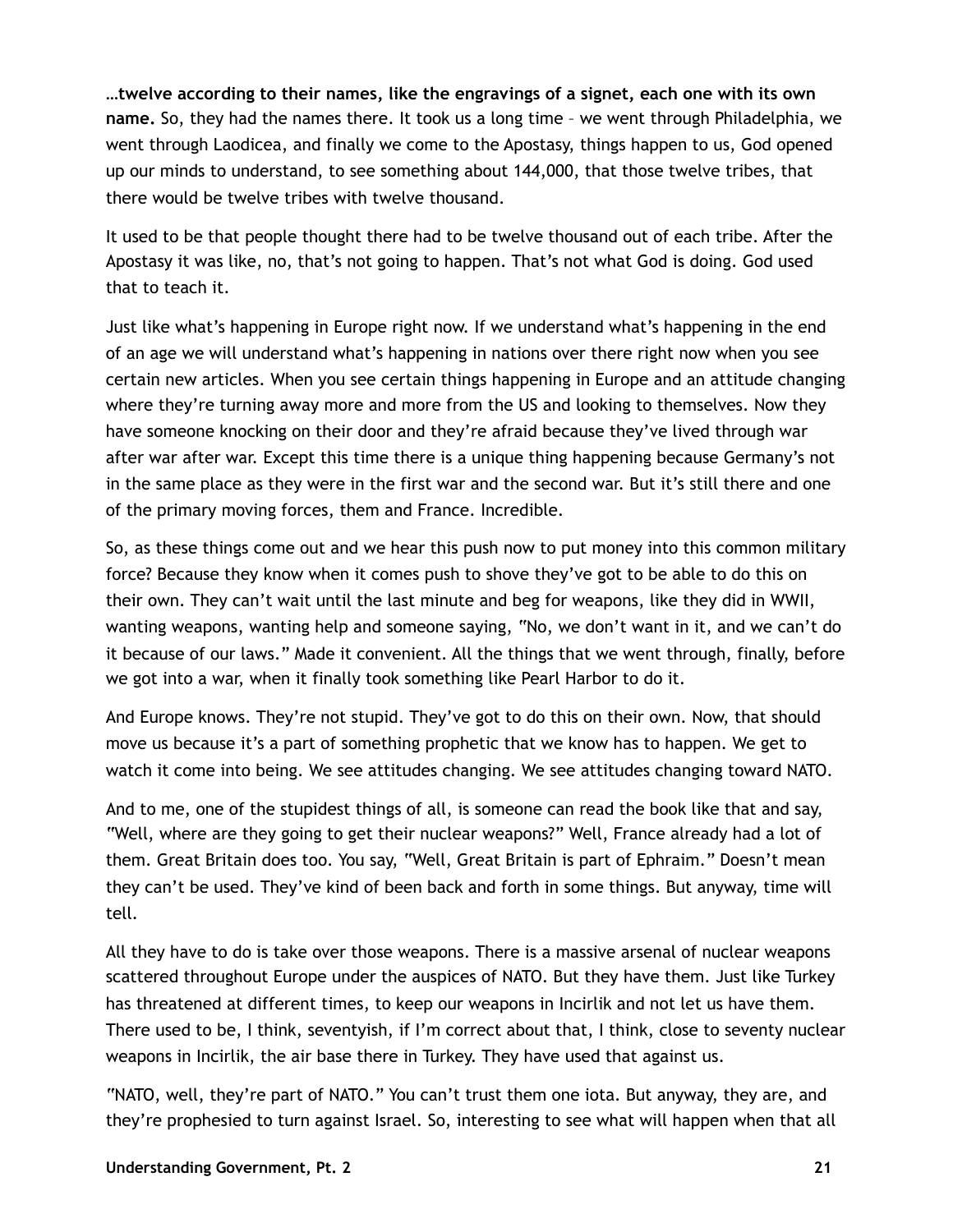plays out. But they have the power to keep them there. They have the power to take over at any time if they wanted to. They're not going to do it, as a whole, but to not think that Europe can't take over everything that's there, that's already there is insanity. It's an easy thing to do.

So, we can watch the news and see what God is doing because God is molding and fashioning and allowing things to be molded and fashioned to bring about the end of the age at a specific moment in time.

I was thinking today, some day it's going to be this way. What if this is our last Pentecost? I thought that a long time ago, we were going to have our last Pentecost observance in the sense of what we're able to do as a Church. Some time it's going to happen. Some time it's going to take place, it's going to be the last one until Joshua and 144,000 return on a day of Pentecost. But as a whole when that happens we're not going to be gathered together like we are today. We're not going to have the ability to do so, not going to be able to do that. Hope we understand that.

But we can look at the world and what's taking place and understand if these things are taking place here God's involved, God's doing it. He might allow a demonic being to do it, but it's going to happen. He might allow Satan to do various things, but it's God who has designed it all and to allow it to happen.

You think, "Well, how can that be right?" Because God Almighty is right. God Almighty is righteous and He's allowing mankind to come to a point that if God didn't involve Himself in any of these things we're going to destroy ourselves anyway. We're going to destroy ourselves with nuclear weapons. If He didn't intervene and stop it that's where the world is headed. It's just going to happen. Because who is going to be the one that will stop using nuclear weapons when it starts happening? If we're dumb enough to think that's not going to be the case of human beings?

It's like in Russia right now, that's how that individual thinks over there. Let them all go. They're already spouting it off. It only takes four nuclear weapons. Two on the east coast, two on the west coast, and this country is over with. They're already spouting it off. You get generals who say things like that, military leaders who spout off something like that? Or individuals in the government that say something?

You think they're saying that by themselves without approval? You think they're stupid enough to do something that they're not going to have their head cut off, or whatever, disappear one way or another? We live in a sick world.

What an amazing thing that such things can even be talked about today. A year ago, you wouldn't dream of certain things happening. Just like we talked about not too long ago when a news individual—I think we were in Europe at the time—when someone on the news made comment of what German was doing.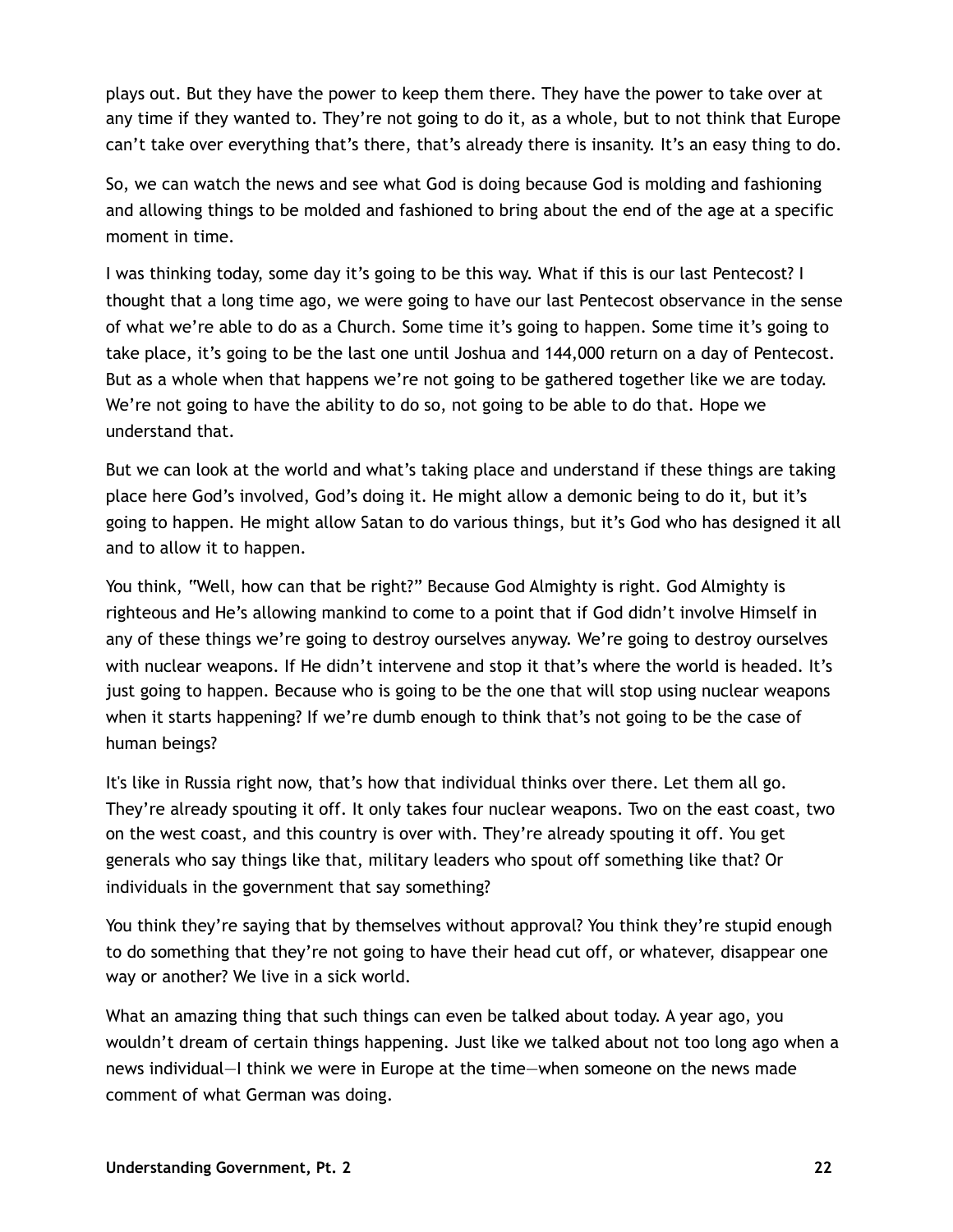They made this switch of now a willingness to send certain things into Ukraine. There were people astonished at that. They never thought they would see that. They made the comment, one newscaster made the comment, "A few weeks ago you would never have dreamed that this would have ever happened, and here it is, it's already happened." Well, we know these things are going to take place. Awesome.

Here we have twelve tribes all pictured here, twelve tribes, because of the names. That's what's important. Because it's not about physical nations, it's about a spiritual one, the Israel of God is Zion, is the Kingdom of God, it's God's Kingdom. He establishes His Family by the use of those names. Israel is not a name that is specifically about a physical people. It is about a spiritual one. That's why they had their physical name given because it's something that it reflects by the very meaning of the name what God is doing to establish His Family, and then these names are going to be a part of it. That's why you read those things in Revelation, and it talks about this structure, this building, and how this thing is built and as great as it is, and it bears all twelve names. Twelve different kinds of stone.

**Verse 28—Then they shall fasten the breastplate by the rings upon the rings of the ephod.** So again, this garment that was being worn had rings on it on the shoulders, and so this breastplate would have the rings where they could fasten it then together, tie it together so it would hang down in his chest. So, this is what it's describing.

**…the rings thereof and the rings of the ephod with a cord of blue.** So, the cord of blue, whatever that is, it's going to be used on each one. We don't know what that means yet, but that has meaning too. Some day we'll be shown more.

**…so that it may be above the intricately woven band of the ephod, so that the breastplate will not come loose from the ephod. Then Aaron shall bear the names of the children of Israel.** You know what this was about? The High Priest will bear the names of the children of Israel. Spiritual Israel is being molded and fashioned by Joshua the Christ. God has given him all power to bring His Family to pass. God has given Him all power to do the things that he is doing to create spiritual Israel.

Now, God is doing this, and His power, but He's given the authority to His Son to accomplish it. And so, it's about the High Priest because everything is built upon him. He is the Chief Cornerstone. It says, "he bears the names of the children of Israel," those names; it's the names and what they mean, what they signify in the God Family.

**…the names of the children of Israel, in the breastplate of judgment.** Because judgment is so important. It reveals the unity with God or the lack of it. It reveals the mindset and how we're thinking, if we're thinking right. **…in the breastplate of judgment upon his heart.** It means so much. That it has to be from in here, deep inside. What we do, what we decide, how we determine various things – because it's inside here. It's our being. It's who we are. It's how we think. We make certain decisions because of that, because we love God, we love God's way of life, we love His truth. As He shows us various things, we want to live by that, we want to

**Understanding Government, Pt. 2 23**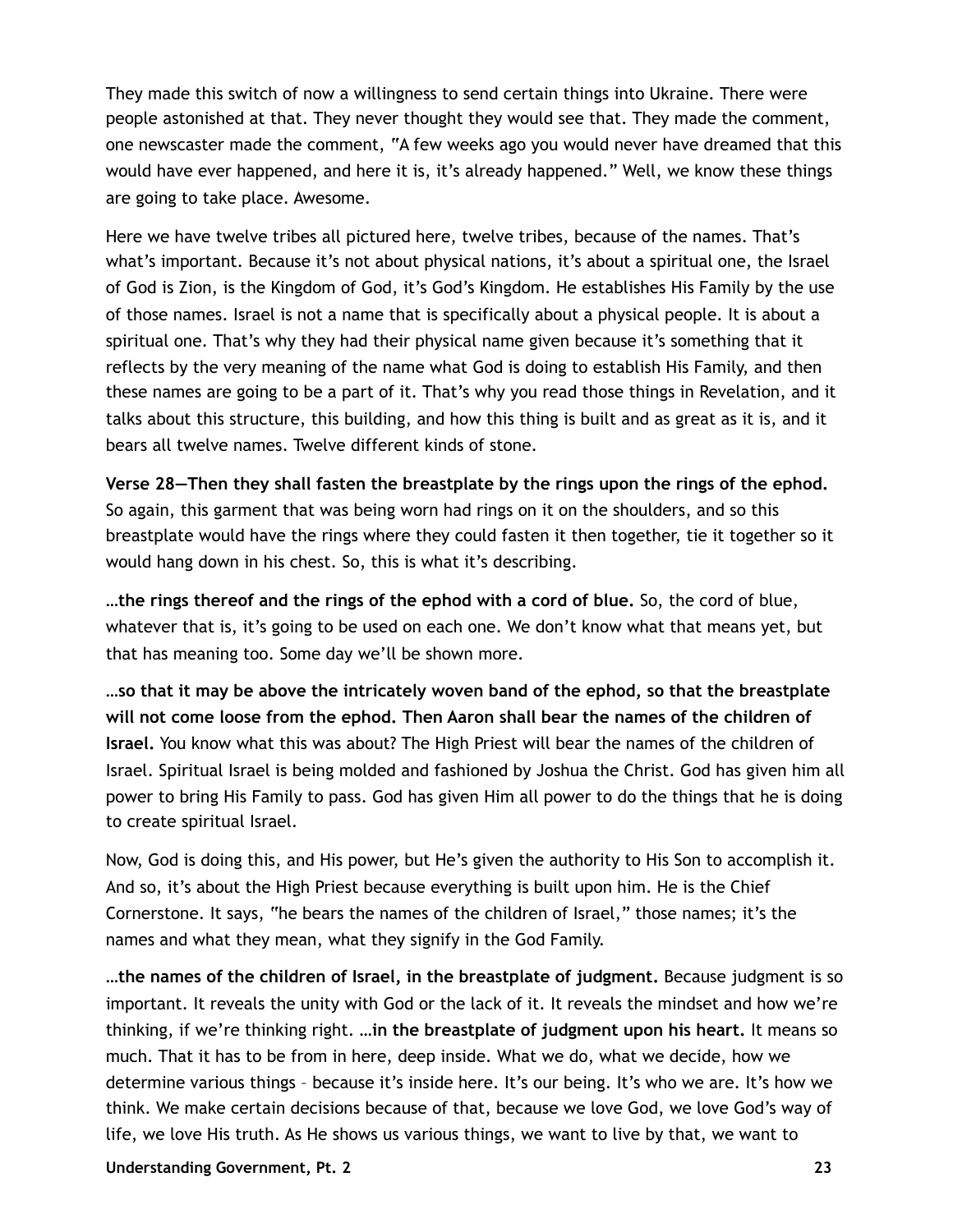honor Him, we want to be in unity and agreement with Him, in everything, to be of the same mind.

"Let this mind be in you which was in Joshua," as we're told. "Be transformed by the renewing of your mind." All these different kinds of scriptures. But upon the heart. What a beautiful thing.

**…and the breastplate of judgment upon his heart when he goes in unto the Holy Place, for a memorial before the Eternal continually.** So, his work, service in and out of the Holy Place. Not the Holiest of Holies once a year, but as he did his work as a high priest. And again, revealing things about Christ and what he is doing, his work.

**So you shall put in the breastplate of judgment the Urim and the Thummim.** So, it had the stones there, and then these two by themselves. Not a lot known about these things. A lot of thought, controversy that people have had through time, of what this was all about, but again, not fully shown all of this, but somehow believe that it may be a light, may be that when one lit another that God was revealing yes or no to them at different times.

We don't really fully know and understand all this, how it totally worked. But there is very little given in that respect as to how it fully functioned, but this had something to do with when they were taking it, a matter before God, that something would happen with these two to reveal to them what God's judgment was in a matter. So, they'd present things to God and God would give them answers this way.

I marvel God worked with them in different ways at different times, as it says in Hebrews. He worked with His people in different ways in different times. He worked with Abraham in a specific way, and now He's getting ready to work with the tribes of Israel as they go into, and if they will look to Him, as the tabernacle and the Levitical system there is a method and a way that God's going to work with them.

And it says, **and they shall be upon Aaron's heart.** What are they doing here? They're looking to God for answers. What is God's judgment in a matter? It's here. It's upon the heart. The desire is that you want to do it. Whatever it is you're looking for, we're to learn from this.

**…when he goes in before the Eternal.** When do we go in before the Eternal? Can we go before the Eternal? Every time we pray. Doesn't matter where you are, what you're doing, you can pray to God and know He's hearing. He listens to you, He hears you, He wants to hear us. He wants to be a part of our life. We seek guidance and direction in certain things in our life; it's in our heart to go before Him. We want to do His way, His will, not our own. That's much of what our prayers should be about, to be careful about certain things we do, especially when it involves other people and what we're going to be doing with them and how we're going to be doing it. It better come from God.

That's why within the ministry I do things in a certain way. I've worked with the ministry in trying to teach various things. Not to insert ourselves into various matters sometimes. Because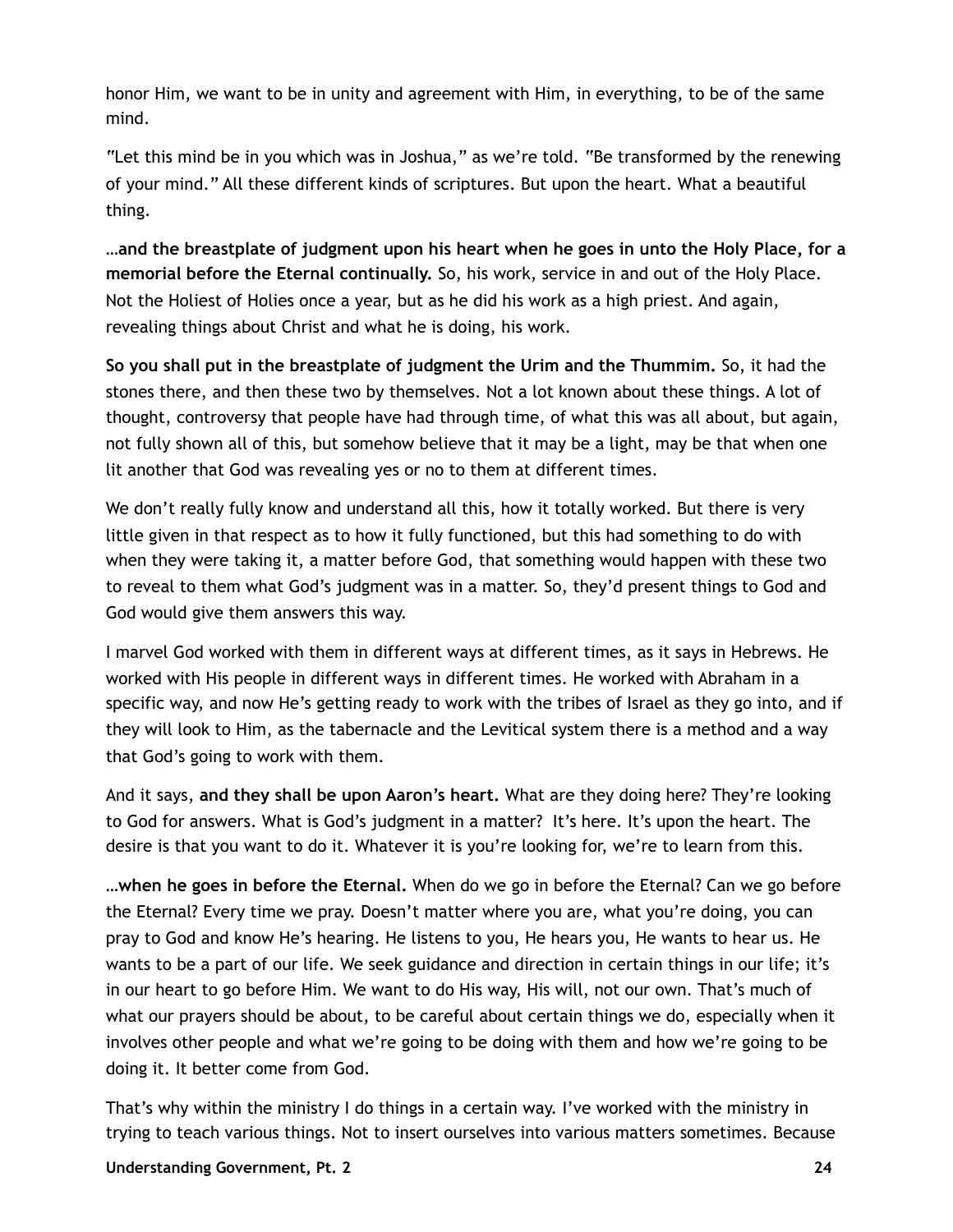we can insert ourselves into things we don't need to insert ourselves into. Sometimes it's a matter of watching something play out, just let it go. God will bring it to us and to me when it needs to be dealt with and how it needs to be dealt with.

In the very beginning of PKG I had different ones that would get aggravated at times that I wasn't dealing with something more quickly because they thought it should be dealt with quickly. Some things I didn't do it. It's like, "You're not doing your job. You're just letting this go on. You're not going to let them go on and do…?" Yep. God does.

You know how I know this with all of my being as much as I did when God revealed the Sabbath to me and the Holy Days? He lets you know if you're looking to Him because you want to do it the right way. He'll give it to you when it's time, and especially to me in this respect, working with the Church. I know that because I've experienced it over and over and over again.

So, I got to a point where I didn't have to worry or think about what others thought. I thought, "I hope one day you can learn from this. I hope one day you'll come to understand this, how God works within the Church, how God's spirit mold and fashions us," and if we'll look at those things we can learn from it. Some have, and some haven't. Because it has to come from God, just like sermons, or what good is it? What use is it? What purpose is there in doing things our way? It's absolutely worthless.

We can think something should be done in a certain way but if we wait on God, God will show us. I don't have to worry about those kinds of things in the Church, I really don't. God will bring them to the surface if they need to be dealt with in a certain way. There are times I've told people to kind of back away from certain things. Sometimes I've told individuals go and do a certain thing. Sometimes they feel like, "Well, that's…" I know they felt that way because I've seen the fruit of it and the result of it though they haven't said it to me. It's like, "Well, that's kind of hard."

I had something not too long ago that I asked someone to do, and I knew it was going to be hard. Whether it happened that way or not, I don't know, but in time God shows and helps us to understand and to learn from it. But the thing we have to learn is we've got to learn to do things God's way, how God leads and guides and directs us and works with us. We have to do that individually.

I have to do that in the ministry, but we have to do that individually in our own lives. Because if you're striving to do things your way out here, you're missing the mark. But if you're striving to do it because it's right with God, because it's a good and a right thing with God, it agrees with God, it's what God allows, it's what God says we can do or whatever, then you can have confidence in it, be bold in it.

Judgment comes from God, especially when it comes to relationships, especially when it comes to various things within the Body or the Church. So much to learn.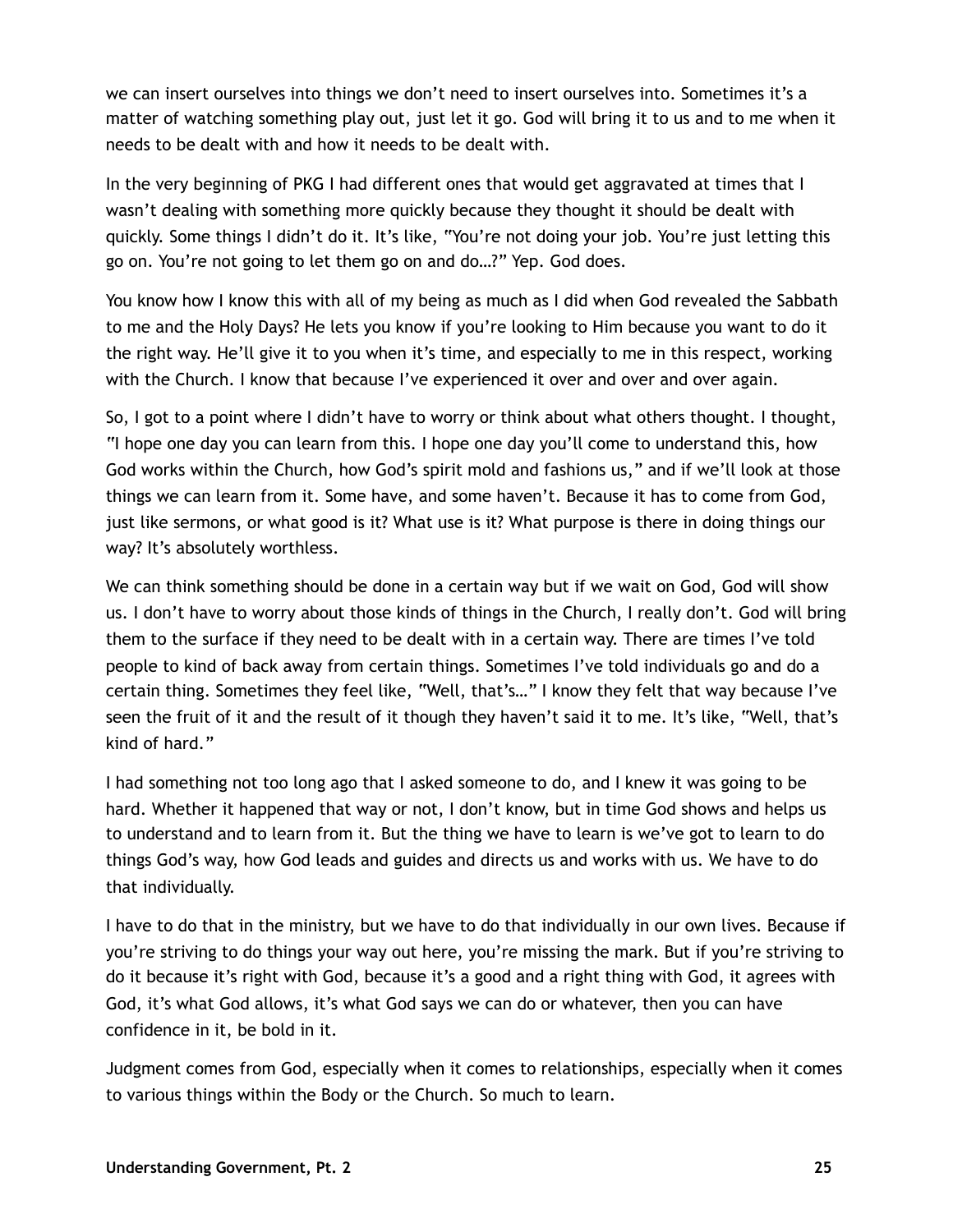**So Aaron shall bear the judgment of the children of Israel upon his heart before the Eternal continually.** Again, this Urim and Thummim. It's a matter of something of looking to God for judgment. Don't you want to do that in your life when it's a matter of something delicate or hard to decide how to deal with a matter?

What's God's law primarily about? Relationships. All the 10 Commandments are about relationships. The first four are about a relationship with God Almighty, how to have a right relationship with God, the way God says we're supposed to do it. The next six commandments have to do with our relationships with others, other human beings in or out of the Church. It's how we're to live and think toward others. Awesome!

We have to make judgment in those things of how to apply some of those things through our life at times, obviously.

We're to live spiritually God's way of life, to strive to get rid of our will, our way of doing things. That's what judgment is about, it's striving to do it God's way.

**Deuteronomy 1:15—So I took the chief of your tribes, wise men and well known, and made them heads over you, captains over thousands, captains of hundreds, captains over fifties, captains over tens, and officers among your tribes.** So, here is the beginning point here where this is the second  $-$  Deuteronomy means the "second giving" basically, of the law.

Because now they've gone through this long period of time in the wilderness. They're not long away now from going into the promised land that God's going to take them through on to inherit that which He told them He was going to give to them after forty years in the wilderness. And so, here is a reminder of the various things that took place, the organization, the structure that was given. He's reiterating some of these things.

**Then I charged your judges at that time, saying…** So, there were judges established to judge but they weren't to do their own thing. There was a process here given to them of how to do various things, and a lot of the scriptures about various things that can happen in people's lives and what should happen and what shouldn't happen, and so when there was a conflict there they'd bring it before the judges to make a decision here.

**Hear the cause between your brethren.** See, the commandments, whether you're living this way of life because it doesn't just break down to those six commandments. Because if you don't understand the spirit of those commandments, if you don't understand how they're to be lived on a spiritual plane, a physical carnal people had a tough time with a lot of this and so they had to go through various things in minute detail, things were written. The Jews even wrote books and books and books and reams and reams of books trying to say how certain things could be done, because they carried it way too far and went too far, went far off base.

**Hearing the cause between your brethren, and judge righteously.** How can you do that? Because it comes from God. If it's going to have righteousness in it it's because it's something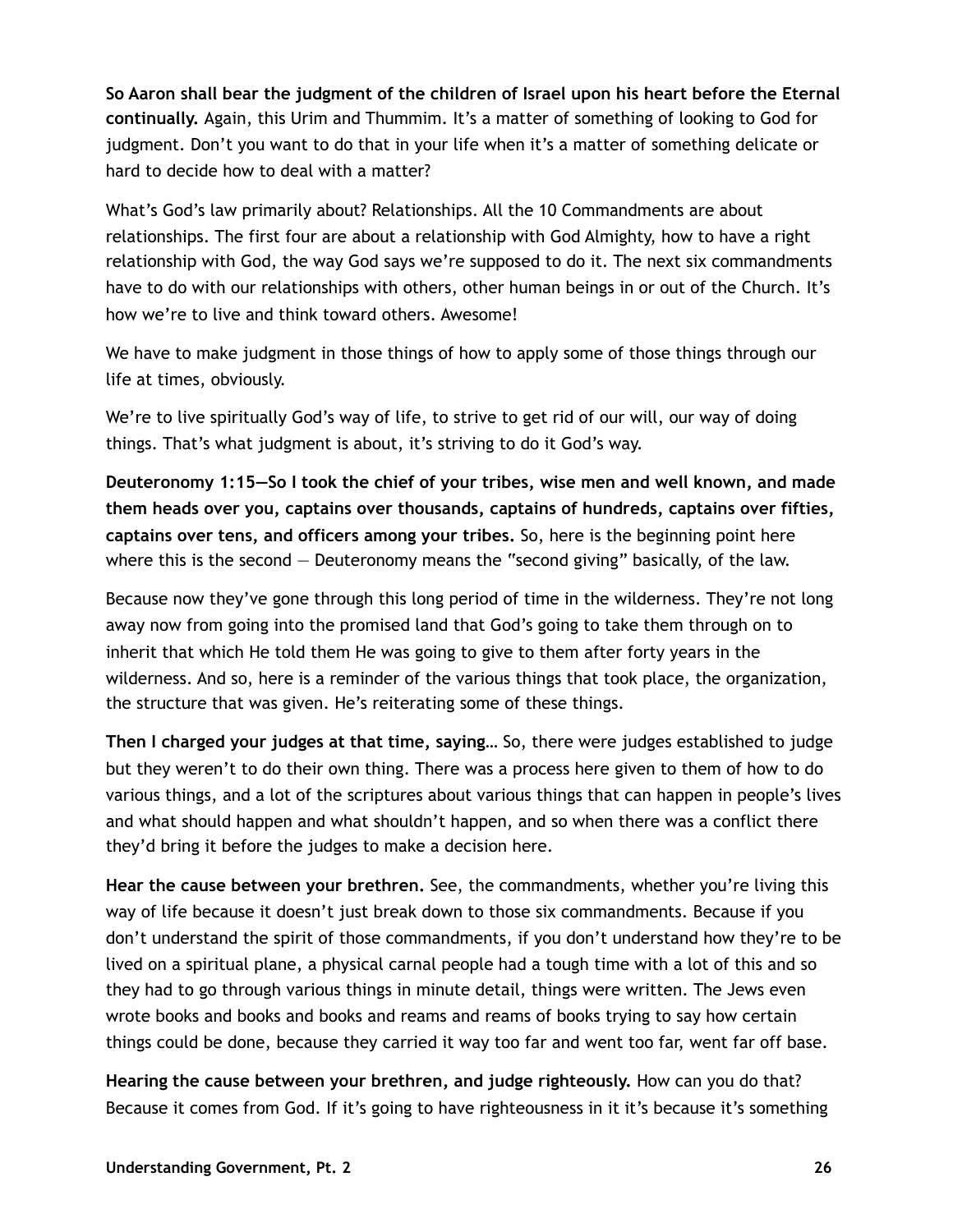that agrees with God. **…between every man and his brother and the stranger that is with him.**

**You shall not respect persons in judgment.** So, why is this being addressed? Because that's what we do as human beings. We do it in God's Church! You've got to fight against that and get rid of that because that's a natural carnal thing that people do. And so, we have to learn when that happens and to realize this is not right, this isn't good, that you shouldn't do this. We shouldn't put people in various categories and esteem others higher than different ones and so forth, and then give sway in that because of a matter of judgment.

So, don't show respect. Judgment is judgment based righteously on God's way of life and let the chips fall where they may. It should be equal, expected of all, a certain way of life to live. If it's not done that way certain things need to take place. And what needs to take place, well, that can vary. We're to learn from those things as well within the Body. That's why sometimes things are given the way they are, so others can learn from it.

**You shall not respect persons in judgment, but you shall hear the small as well as the great.** Now, where does that come from? Who is the small and who is the great? Well, already we're kind of screwed up a little bit in our thinking, but you mean someone that's more important. Yeah, because he's a captain over a thousand and here is this captain over ten down here (just to give an example), and surely the captain over the thousand, he's going to be more on target of doing things right, and so you sway judgment in his direction. That would be wrong.

That's what it's talking about here. We can sway judgment sometimes because we see someone, and we have these categories of people. We do this in our own minds without thinking as human beings. But we have to be careful. What's right is right. What is true is true. What is wrong is wrong regardless.

That's why within the Church, that's why we should be able to look at the world and say, "Isn't it sick what they do when someone is sick and does sick things within their churches and they just transfer them to another region," to do the same crappy things again to people, to hurt people. Children is the most atrocious thing of all. Does that happen? Nothing has stopped. It's still going on out there because it's human beings. "But how could they do that because they're supposed to be a preacher and a teacher, a priest…"

So, what happened within God's own Church? Well, I think of an individual who came into our Church area as an associate, I guess, he was called at the time. He was supposed to be there for six months and then if he did okay he was going to go ahead and be given that Church area up in Pennsylvania where we were located at that time. But he'd already been in, I think he's an Australian. So, he'd been in Australia, he'd screwed up over there, a Church, sent him to Germany, screwed up the Church over there, did things that were wrong. He was sick in mind. So, they just transferred him back to the United States and this was going to be his last chance. Then the Apostasy came along, and people just loved him.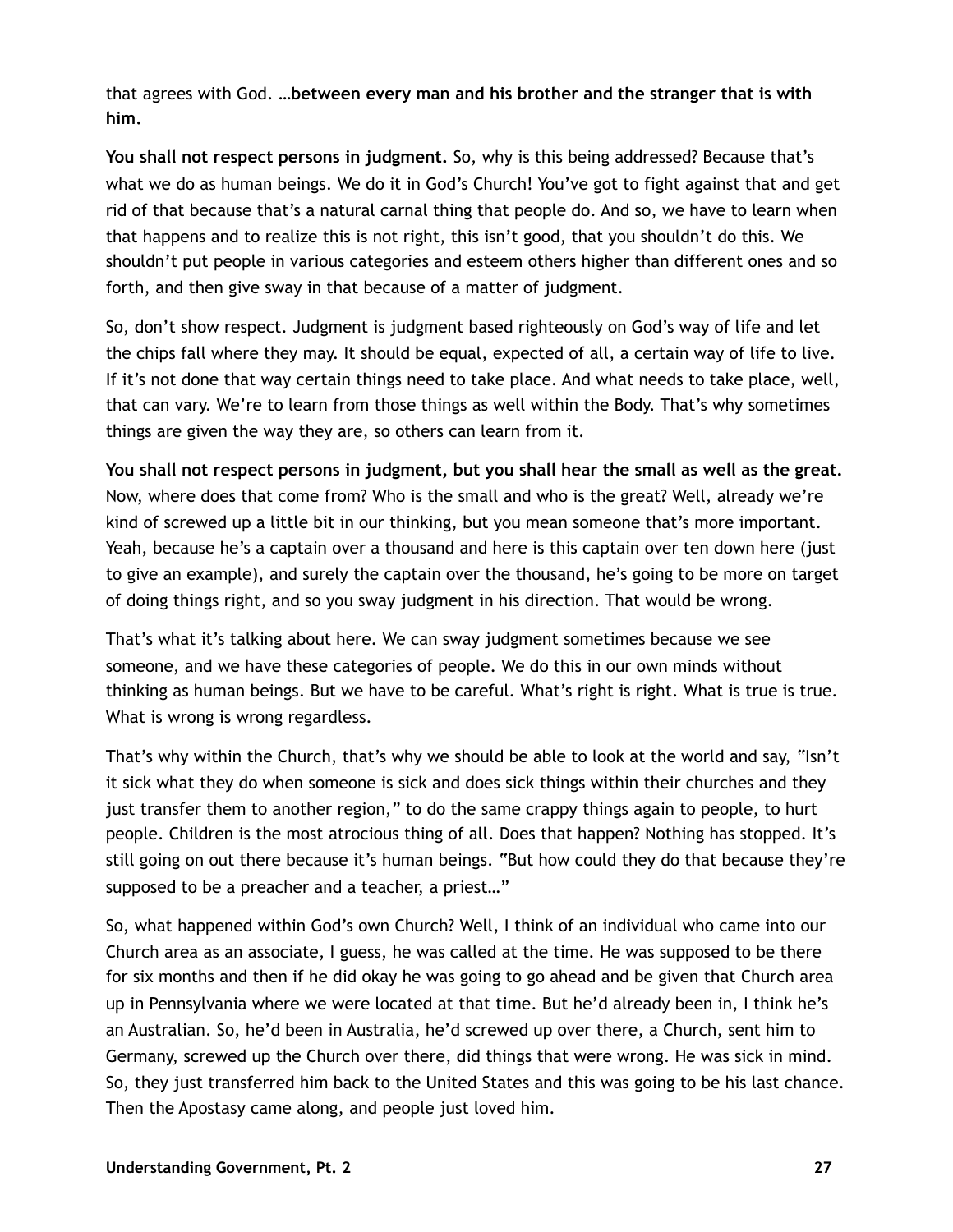He was the type that'd get up and give a sermon and they'd be so sick sometimes that individuals commented one time about "Didn't know we had to give an R-rating on certain sermons before we brought our children to services." Because he was sick in some of the things he had to say. Well, I have no time for that kind of stuff. Someone does something wrong, something, especially when they're given that kind of responsibility, they should be out on their butts somewhere and out of the Church. Not just out of the ministry for good.

Garner Ted Armstrong should have been put out of the Church long before, but I understand the process there and what happened. We have to learn that in our lives. There are times you have got to take a stand for God's way of life. And if you don't, it's on you.

So, no wonder we became weaker over time by the time we got into Laodicea. Because there are regional pastors and different ones out there who knew about various ministers and what some were doing.

I think of one individual who some in Cincinnati know very well, who was a minister that I knew quite well because he was out in Kansas for a time, he got to Cincinnati and he would invite people for counselling (women), to his basement with candlelight. Did they have wine too or just candlelight? Yep. That's how you counsel women, married women in the Church.

If I had cowboy boots I'd tell you where it would be, okay? Right there, pointed all the way up as far as I could go. I'm sorry, but just to make it clear. There are some things that are so sick.

In the ministry our training had always been never, never, never, never, never, never counsel any woman by yourself or be alone with her in God's Church. It's just wrong. Why would anyone do anything like that? We knew that. So, why was it allowed that anyone should do something like that? Judgment. How do you judge things? We're to judge things righteously.

And so, God has given things within the Church. God has given things within Israel through time. There are judgments that have to be made and people have to make choices and decisions. But it all boils down to what is right before God. Either we do it or we don't, and we make decisions by God's law and by God's way of life.

So again, just being open and honest about things that have happened in our past that should never have happened. That's how we are to learn. When you see something wrong you're to learn from that. We're not to do that. We're not to live that. We're to get rid of things that are wrong.

That's why I love what Herbert Armstrong had to say about truth. We don't have all the truth, but we have more than anyone else. No one else comes close in the world. He made that clear. He said, "Are we right about everything? No." So, that's why I love the expression about the present truth that's spoken of in scripture. What we're given to that moment in time we live by it to the best we can. And if God reveals something else to us or corrects something?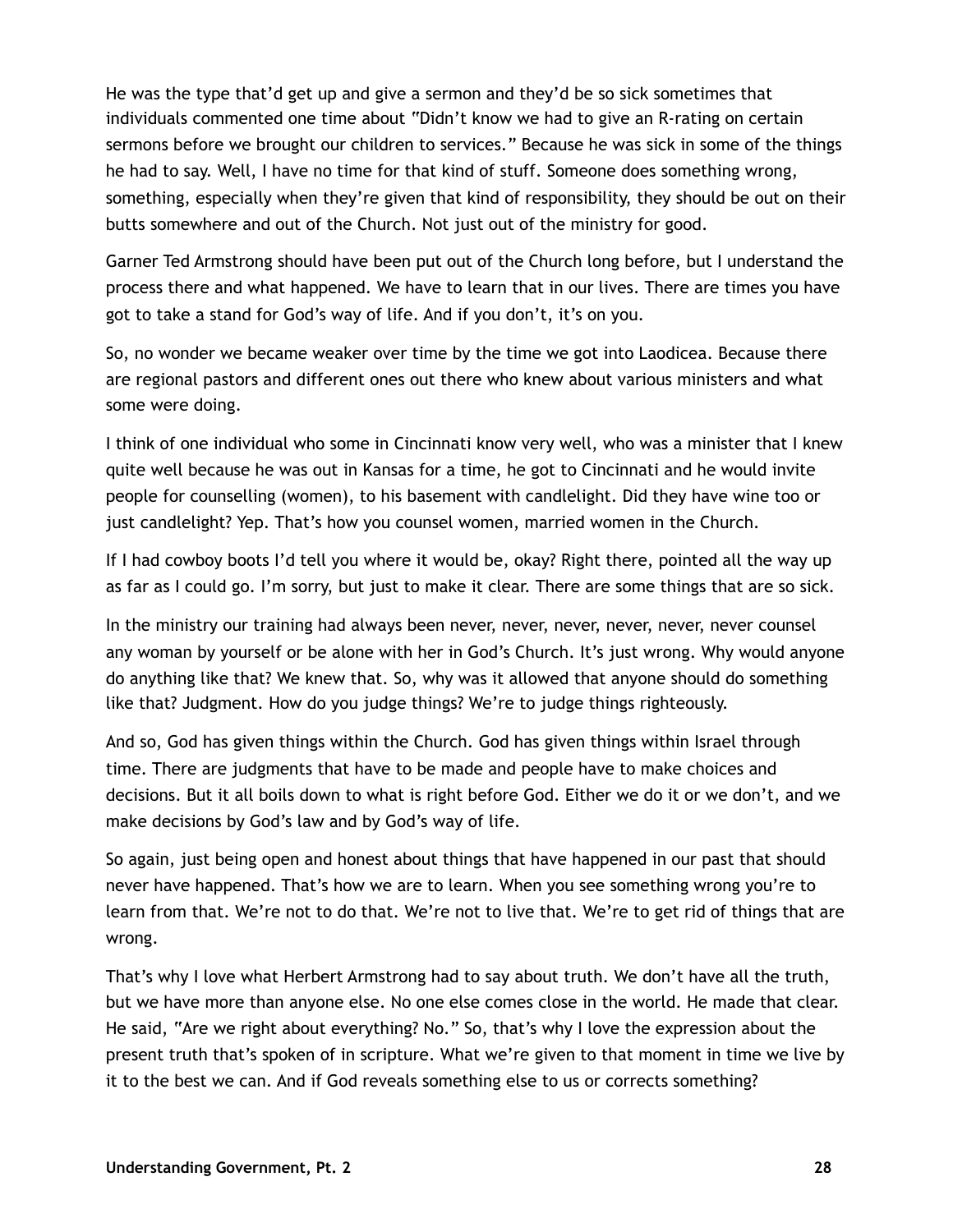Just like he did with Pentecost, he had to correct the day. He corrected it and made the comment, "We're that much closer to being pure." We get rid of the things that are wrong. We get rid of the things that are not true. God's Church is known by the truth. And so, if we come to a point in time where something is revealed, that this isn't true, then we address it. It has to be addressed.

That's the way our lives should be because that's how you come into unity and oneness with God. You grow. You address sin when it's there. You address things that are wrong in your life, and you strive to get rid of them. Because you can't have them in your life. They can't exist in God's Church; they have to be gotten rid of.

That's why it can't be allowed for sin to continue on and exist in God's Church. One way or another God either brings it to the surface or whatever. He'll either deal with it directly or in time it'll come to me, and I don't hesitate to deal with it for the sake of the Body.

**You shall not respect persons in judgment, but you shall hear the small and the great. You shall not be afraid of the face of man or the face of others,** because of whatever, "I'm afraid… I don't want to have to go…" It's like going to a brother alone and talking. Are you afraid of the face? Are you afraid of them because you're afraid of losing your friend? That's what you're telling me?

I've heard that excuse in God's Church in times past where, "I'm afraid, you know, they're not going to be my friend anymore and I'm going to lose that friendship." And it's like, "Do you love them or not or are you just going to allow this to continue on, something you know that was wrong, or are you going to do what God says?" God says there's a right way of dealing with that, and it's going to them alone out of love. And hopefully, because of that friendship they'll be pricked in the heart and repent.

But if you let it go on you're condoning it. Your actions condone it and you're going to suffer because of it and you're going to become weaker spiritually because of it. On and on it goes. So, we're to learn how to judge righteous judgment, and so we're tried in these things over and over again. It's not easy. Why? Because we're carnal human beings. We're going to have things to deal with.

**You shall not be afraid of the face of man, for the judgment is God's.** In other words, the judgment needs to come from God. If we're focused on doing things because it's in agreement with God, with what God has given us to this point in time and we see something, that's how the judgment has to be. Because it's right, not because of how we feel or how we think it should be done. That isn't always the way God wants it done.

Are there many different ways of addressing various things in life in relationships? Yes. But it should always come from God one way. Because He knows what's involved in people's lives. He knows what has to take place, when and how and to what degree various things should be done.